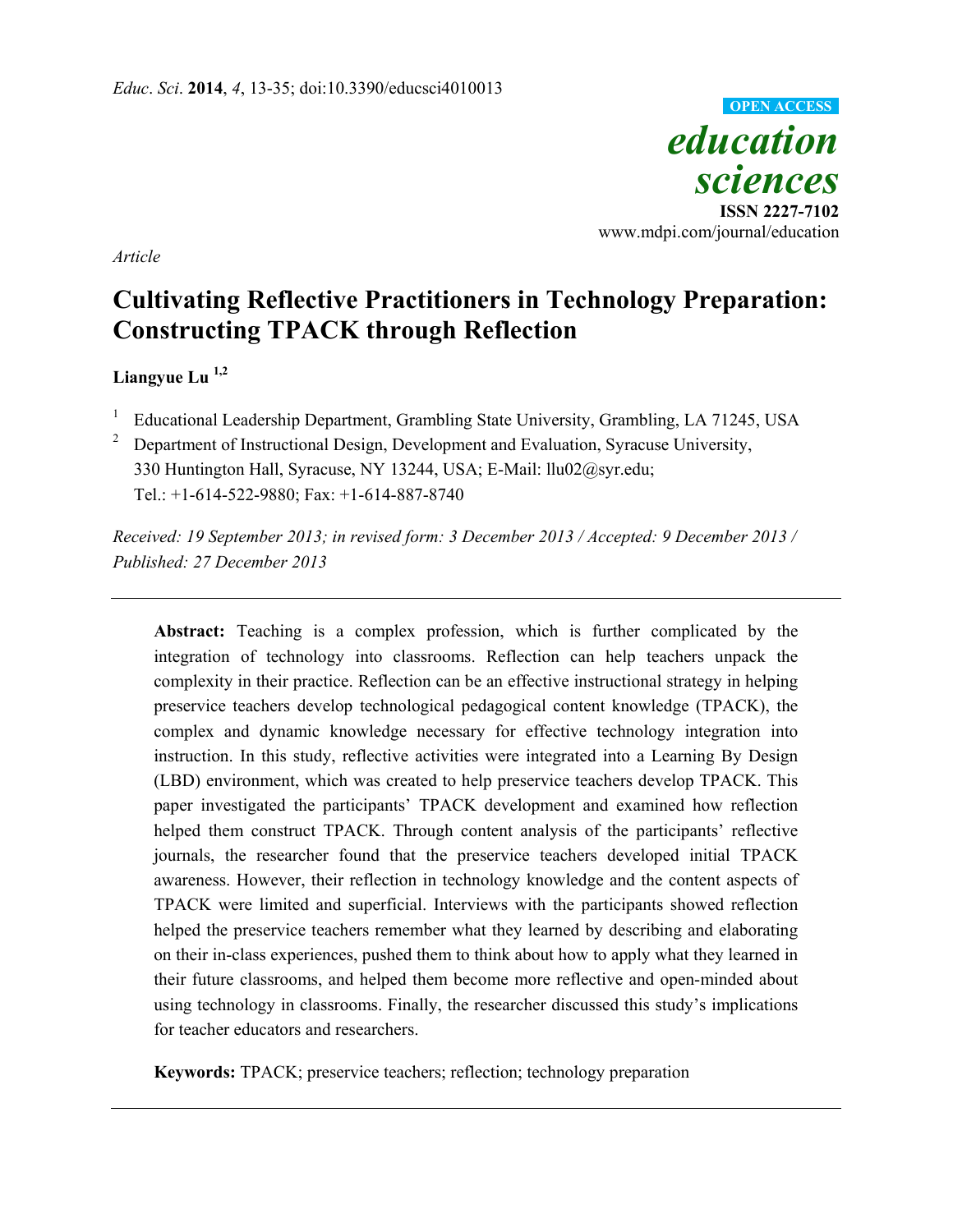#### **1. Introduction**

Teaching is a complex profession that is full of "uncertainty, instability, uniqueness, and value conflict" ([1], p. 49). Teachers often deal with ill-defined problems in classrooms and solving those problems often requires artistry and intuition, as well as technical expertise [1]. In the Digital Age, teaching is further complicated by the integration of information and communication technology in classrooms. More and more scholars have acknowledged that the knowledge essential for effective technology integration in instruction, which is also known as technological pedagogical content knowledge (TPACK), is "complex, multifaceted, and situated" ([2], p. 1017). Similar to the development of other teacher knowledge, the development of TPACK in preservice teachers requires opportunities for them to grapple with its inherent complexity. Since reflection is essential for preservice teachers to identify, analyze, manage and solve the many complex teaching problems [3], the researcher suggested reflection can be a potential strategy to help preservice teachers disentangle the complex and dynamic relationship to and the intricacies of integrating content, pedagogy, and technology in TPACK development.

Scholars have discussed using reflection to facilitate preservice teachers' knowledge development (e.g., [4]) or using technology to foster preservice teachers' reflection (e.g., [5,6]). However, fewer studies have discussed whether and how reflection can help preservice teachers develop knowledge about teaching with technology. In this study, reflective activities were integrated into a Learning By Design (LBD) environment, which was created to help teachers develop TPACK based on suggestions from the literature (e.g., [7,8]). In the learning environment, the preservice teachers used reflection to interpret their technology integration experience in the classroom and foster their TPACK construction. The researcher investigated the preservice teachers' TPACK development as manifested in the reflection on their technology integration experience and interviewed them about their opinions on the reflective activities. Through content analysis of the preservice teachers' reflective journals and thematic analysis on the interviews, two questions were explored in this study:

- a. How did the preservice teachers interpret their in-class technology integration experience?
- b. How did reflection help the preservice teachers develop TPACK?

## *1*.*1*. *Reflection in Teacher Preparation*

Following Schön's seminal work in 1983, researchers have established the role of reflection as an important strategy in teacher knowledge development (e.g., [9]). This section discusses the definition of reflection, the result of reflection, and teaching reflection through journal writing.

The ideas behind many reflective practices in today's teacher education can be traced back to the "key originator" ([9], p. 33), John Dewey. Dewey holds that a reflective thought is the "[a]ctive, persistent, and careful consideration of any belief or supposed form of knowledge in the light of the grounds that support it and the further conclusions to which it tends" ([10], p. 9). Schön extended Dewey's idea by describing reflection in two categories: reflection-in-action and reflection-on-action [1]. Reflection-in-action requires practitioners to construct a new understanding toward an uncertain and unique situation that will guide action while the situation is unfolding during action. Reflection-on-action is an afterthought about actions taken in a situation. By definition, reflection is inseparably connected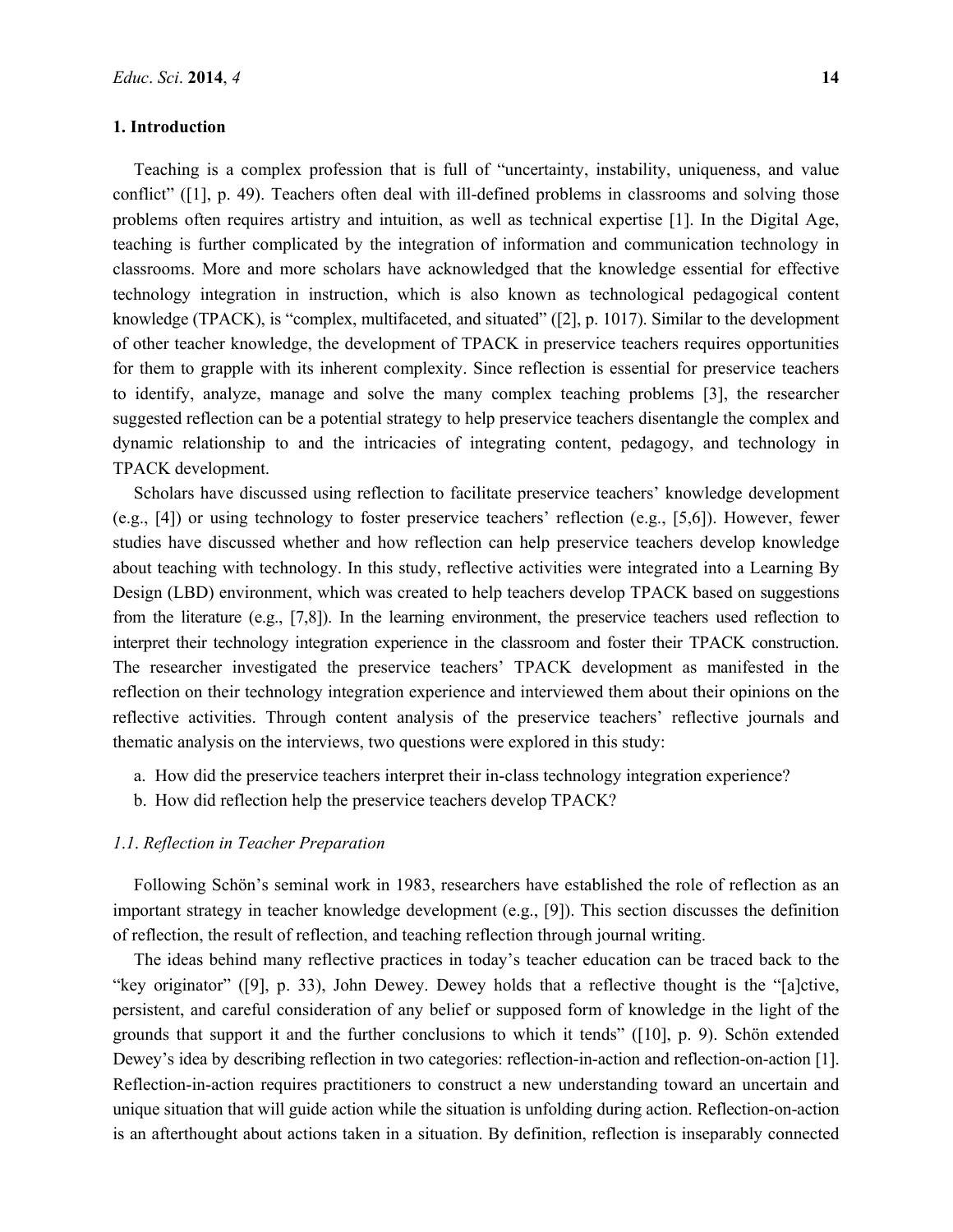with action, and scholars tend to be more concerned with reflection leading to a "modified action" ([9], p. 34). Thus, one benefit of reflection in relation to teaching is that it helps teachers "think about how to apply the knowledge they received in their training programs and past experiences to make changes in their instruction" ([11], p. 241).

Although a "modified action" is the desired result of reflective practices, reconstructed practical theory about teaching and learning is often the result of reflection [12]. Reflection may not lead to immediate action or problem solving [13]. Its essential nature is "thinking about action" ([9], p. 34). As Dewey put it, "[t]o reflect is to look back over what has been done so as to extract the net meanings which are the capital stock for intelligent dealing with further experiences" ([14], p. 110). Central to reflective practices are personal and professional experiences, which lead to the construction of practical knowledge [15,16]. Practical theory, the strongest determining factor in a teacher's educational practice, is established through a series of diverse events, such as practice experience, reading, listening, and looking at other people's practices [17]. Practical theory is often tacit [1,15,18]. The role of reflection is to help preservice teachers make their practical theory explicit by clarifying and extending it [12,15]. Reflection can help preservice teachers "to unpack their own experiences, beliefs, knowledge and philosophies and to help them understand how these shape their identities and actions as teachers" ([19], p. 1125]).

When describing, analyzing, and making inferences about classroom events, teachers are constructing their own theory about teaching [16]. However, teachers need to learn analytical thinking skills involved in reflective activities [3,10,12]. Journal writing is a popular pedagogical strategy to elicit reflective thoughts from preservice teachers (e.g., [3,12]). Research found that reflective journal writing can contribute to the development of teachers' reflective thinking [3,12]. Through construction and reconstruction of their experiences and stories, teachers can raise their voices [13] and develop deeper understanding of their own experiences [16].

As a strategy for teacher knowledge development, reflection engages teachers to think about their teaching practices. These reflective practices often lead to teachers' reconstructed practical theory about teaching and learning. Reflective thinking needs to be taught and can be taught through journal writing [3,10,12]. The next section discusses why reflection can be a potentially effective strategy to help preservice teachers develop TPACK.

#### *1*.*2*. *Reflection in TPACK Development*

As an inseparable component of a teacher's overall knowledge base, teachers' knowledge about technology integration is also complex, situated, and multifaceted [2]. The TPACK framework proposed by Mishra and Koehler captures the essential knowledge for effective technology integration in classrooms [2]. Mishra and Koehler argued that the essence of teachers' knowledge about technology integration lies at the center of the framework, the interplay of content knowledge, pedagogical knowledge and technology knowledge. Mishra and Koehler defined the meaning of each TPACK component by describing the key questions and concerns in each (see Table 1).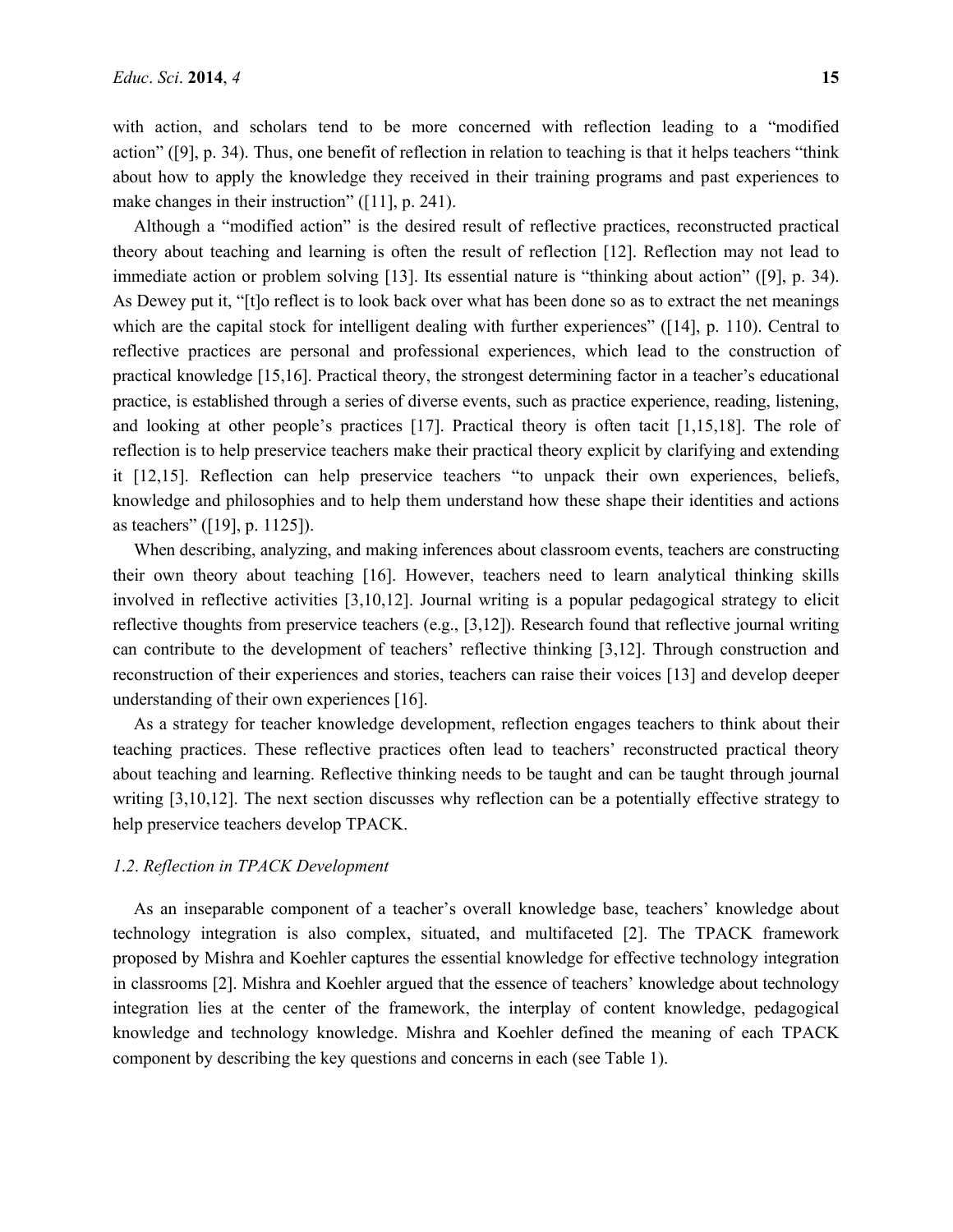| <b>TPACK</b>                  | <b>Definition</b>                                                                      |  |  |  |  |
|-------------------------------|----------------------------------------------------------------------------------------|--|--|--|--|
| Technology knowledge (TK)     | Knowledge about standard technologies and more advanced technologies.                  |  |  |  |  |
|                               | Deep knowledge about the processes and practices or methods of teaching and            |  |  |  |  |
| Pedagogical knowledge (PK)    | learning and how this knowledge encompasses overall educational purposes, values,      |  |  |  |  |
|                               | and aims.                                                                              |  |  |  |  |
| Content knowledge (CK)        | Knowledge about the actual subject matter being taught.                                |  |  |  |  |
| Technology pedagogical        | Knowledge of the various technologies used in teaching and learning settings, and      |  |  |  |  |
| knowledge (TPK)               | how teaching and learning might change as the result of using particular technologies. |  |  |  |  |
| Technology content knowledge  | Knowledge about the manner in which the subject matter can be changed by the           |  |  |  |  |
| (TCK)                         | application of technology.                                                             |  |  |  |  |
| Pedagogical content knowledge | Knowledge of what teaching approaches fit the content and how elements of the          |  |  |  |  |
| (PCK)                         | content can be arranged for better teaching.                                           |  |  |  |  |
|                               | Knowledge of the representation of concepts using technologies; pedagogical            |  |  |  |  |
|                               | techniques that use technologies in constructive ways to teach content; knowledge of   |  |  |  |  |
| Technological pedagogical     | how technology can help redress the difficulties that students face in learning;       |  |  |  |  |
| content knowledge (TPACK)     | knowledge of students' prior knowledge and theories of epistemology, how               |  |  |  |  |
|                               | technologies can be used to build on existing knowledge and to develop new             |  |  |  |  |
|                               | epistemologies or strengthen old ones.                                                 |  |  |  |  |

**Table 1.** Definition of technological pedagogical content knowledge (TPACK).

Note: This table was adapted from Mishra and Koehler's paper, *Technological pedagogical content knowledge: A framework for teacher knowledge* [2].

To help teachers develop TPACK, Learning By Design has been proposed as a promising instructional approach [7,8]. It is a project-based, learner-centered instructional model that engages learners in designing artifacts for a real-world context, whereby learners construct their understanding and meaning toward a topic or concept [20]. Learners in an LBD environment should be given opportunities to develop and implement their ideas, receive feedback, articulate their reasoning, reflect on their experiences, refine their ideas, and relate to their prior experiences in order to solve new problems [21]. When used for technology integration training, LBD offers opportunities for teachers to use technology in authentic problem-solving contexts and to explore "the rich connections between technology, the subject matter (content), and the means of teaching it (the pedagogy)" ([7], p. 95). These learning experiences, addressing the situated nature and complex interplay of technology, pedagogy, and content, are deemed essential to the development of TPACK.

LBD entails using strategies to help learners construct understanding of their own work, through which they develop the knowledge integral to the problem-solving process, which, in this case, is TPACK. Reflection can provide opportunities necessary for preservice teachers to articulate their LBD experiences, through which they can further interpret their technology use experience and construct their practical theory about using technology for instruction. The ultimate goal of learning is that learners can apply what they have learned in new situations. Successful transfer of knowledge to new situations depends on two conditions "(a) the extent to which the old situation was interpreted and its lessons learned were articulated and recorded and (b) the accessibility of the old situation when the new one is encountered" ([22], p. 63). The better a piece of old experience is indexed, the more accessible it is when encountering new situations. Indexing is key to reusing what has been learned in one's experience [21]. Therefore, for preservice teachers to use TPACK in new contexts, having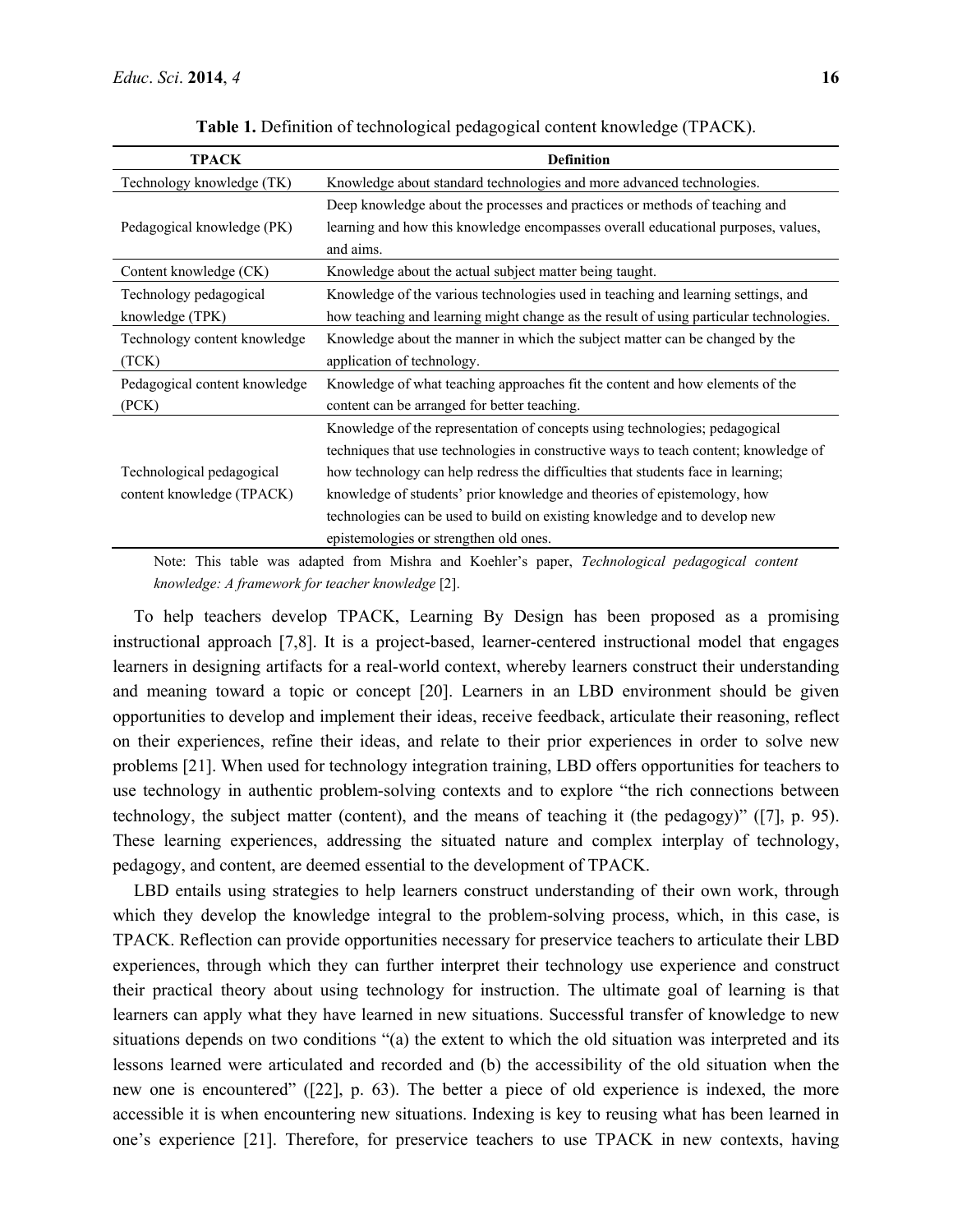experiences in teaching with technology is not sufficient. Teachers must be given opportunities to reflect on those experiences so that they can "extract and clearly articulate what they have learned", "make those articulations rich in the right ways", and "index their experiences well" ([22], p. 63). When articulating what they have learned in LBD, preservice teachers also have to encounter the complexity of technology use in authentic teaching contexts, thus developing a deeper understanding of the complex and dynamic relationship of content, pedagogy, and technology in TPACK.

Thus, based on the above review of the literature, the researcher suggests that in order to construct their own understanding of TPACK, preservice teachers can use reflection in LBD to interpret and analyze their technology integration experience, and integrate it into their overall knowledge base.

#### **2. Research Design**

#### *2*.*1*. *Research Setting*

The research setting was a mandatory face-to-face technology integration course in a teacher preparation baccalaureate degree program in the School of Education at a large private northeastern university in the United States. Designed for preservice teachers who were in their initial stage of teacher training and who had little practical experience with classroom technology use, the course covered some general information technologies for teaching purposes, including educational websites, Microsoft Word and PowerPoint, Microsoft Excel, electronic communication tools, and assistive technologies. This course was carefully designed as an LBD environment, which was described in detail in another paper by the design and teaching team [23]. The course consisted of six classes. The first five classes included four routine instructional components: Reading discussions, model lessons, mini-projects, and reflections. In the first five classes, instructors first demonstrated live examples of effective technology use for teaching, while preservice teachers acted as K-12 students in the demonstration [24]. Then in the project section, preservice teachers used one technology to design an instructional product or an instructional solution to a real-world teaching task. After each of the first five classes, the preservice teachers were required to write a minimum of one-paragraph journal, reflecting on their in-class learning experience within 24 hours of the class. In the final class, preservice teachers conducted a group course project, teaching their fellow preservice teachers a fifteen-minute lesson using technology. The reflective activity in this paper refers to the writing of the reflective journals after the first five classes.

The overall goal of having the preservice teachers write reflective journals was to help them construct their own understanding of TPACK. To achieve this goal, each of their reflective journals was guided by the following questions: (1) What did you learn today about technology integration? (2) What instructional and classroom management strategies did you observe? (3) How did what you learned apply to what you already knew or are learning in other courses? (4) How might you apply what we did in class today for your future students? (5) What other questions or related thoughts would you like to ask or share?

Questions (1) and (2) were intended to help the preservice teachers interpret and analyze their technology integration experience in LBD. In the course, the instructors demonstrated many instructional strategies, especially classroom management strategies during their modeling. Therefore,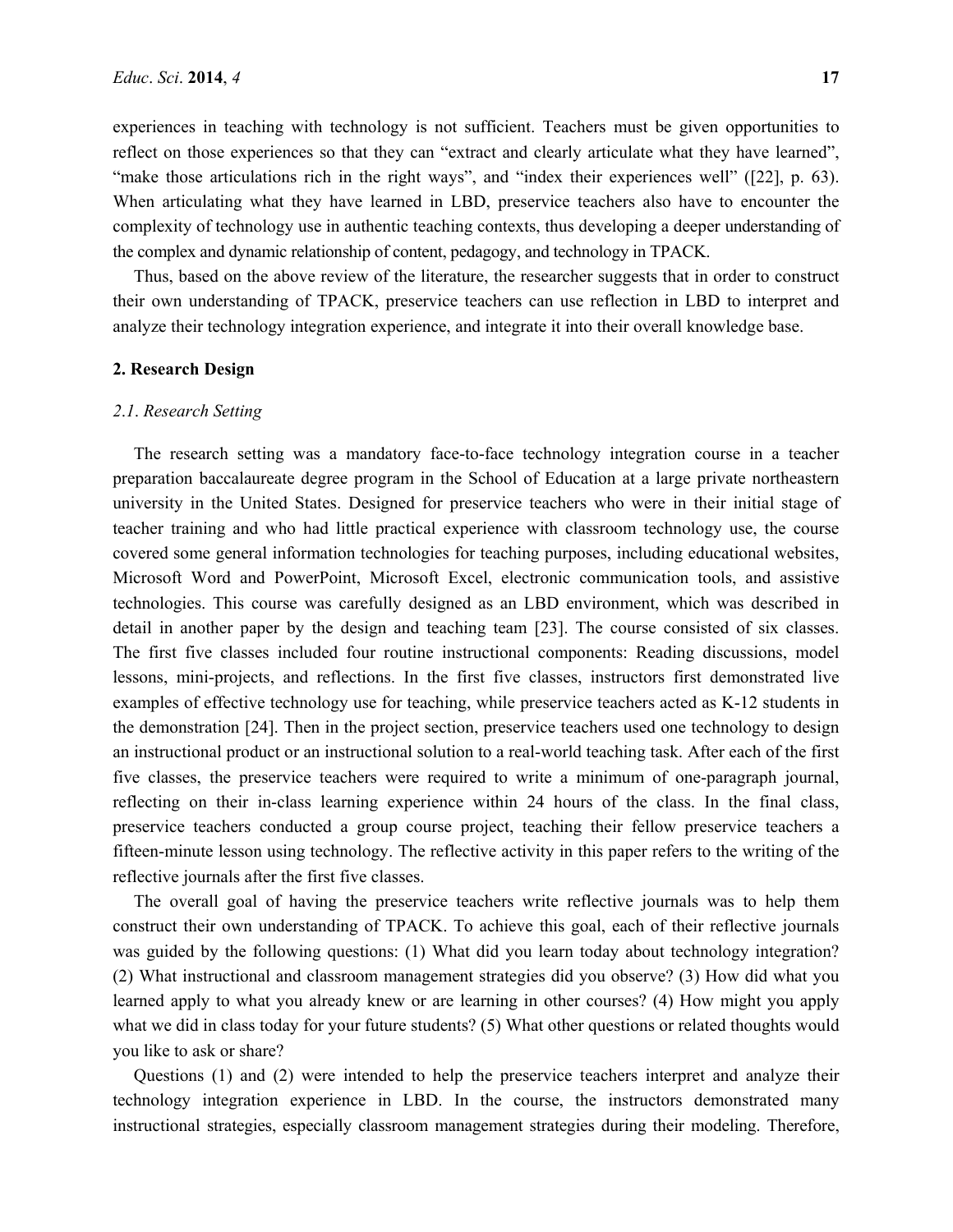the instructors asked the preservice teachers to also focus on reflecting on those strategies. Question (3) was intended to urge the preservice teachers to connect their technology integration experience to their previously acquired knowledge about teaching. Question (4) asked the preservice teachers to use their reconstructed experience to contemplate on how to solve teaching problems in their future classrooms. The final question gave the preservice teachers an opportunity to ask questions after taking the classes.

#### *2*.*2*. *Data Collection*

Data were collected from 39 preservice teachers who enrolled in this technology integration course. They were enrolled in teacher education programs as freshmen (82%) or sophomores (18%), and a majority of them (92%) were female. Most of them had little to no teaching experience. The participants yielded 39 sets of reflective journal entries, of which 31 sets were complete, each having five journal entries. The remaining eight sets each had four journal entries. The researcher also interviewed the participants individually. She asked the participants about their opinions on the Learning By Design environment. One of the questions was whether reflection was helpful for them to understand teaching with technology and why they thought so. The analyses of the interviews were based on the 38 successfully recorded ones. In this study, the researcher only analyzed the participants' responses to the question about the reflective activities.

#### *2*.*3*. *Data Analysis*

To answer the first question, how the participants interpreted their in-class technology integration experiences, content analysis was conducted on the 39 sets of reflective journals using NVivo 8, qualitative analysis software. Content analysis is "a research technique for the objective, systematic, and quantitative description of the manifest content of communication" ([25], p. 18). It involves "comparing, contrasting, and categorizing a corpus of data" ([26], p. 40). Content analysis has been used to analyze teachers' technology integration experiences (e.g., [27,28]). For example, Koehler and his colleagues used content analysis to analyze the participants' activities and experiences in a faculty development design seminar to investigate their TPACK development [27].

Content analysis has three essential steps [27,29]. Firstly, researchers identify samples of textual materials, such as field notes, interview transcripts, and observation. In this study, the samples were all the preservice teachers' reflective journals about their learning experiences in the technology integration course. Secondly, researchers develop a protocol and train coders to use the protocol to identify and categorize the target variable. In this study, the target constructs were TPACK and its subsets. The researcher used Mishra and Koehler's definition of TPACK as the protocol. Thirdly, after coding the samples, researchers analyze and describe the target variable. As Schwandt [26] explains, "[c]ontemporary forms of content analysis include both numeric and interpretive means of analyzing data" (p. 40). In this study, in order to draw a comprehensive picture of the preservice teachers' current TPACK development, the author used both quantitative and qualitative analyses to interpret the preservice teachers' reflection on their technology integration experiences [27].

To investigate the preservice teachers' TPACK development, the researcher followed the three steps of content analysis to dissect the participants' technology integration experiences in their reflective journals. The TPACK framework was adopted as an analytical lens. The definition of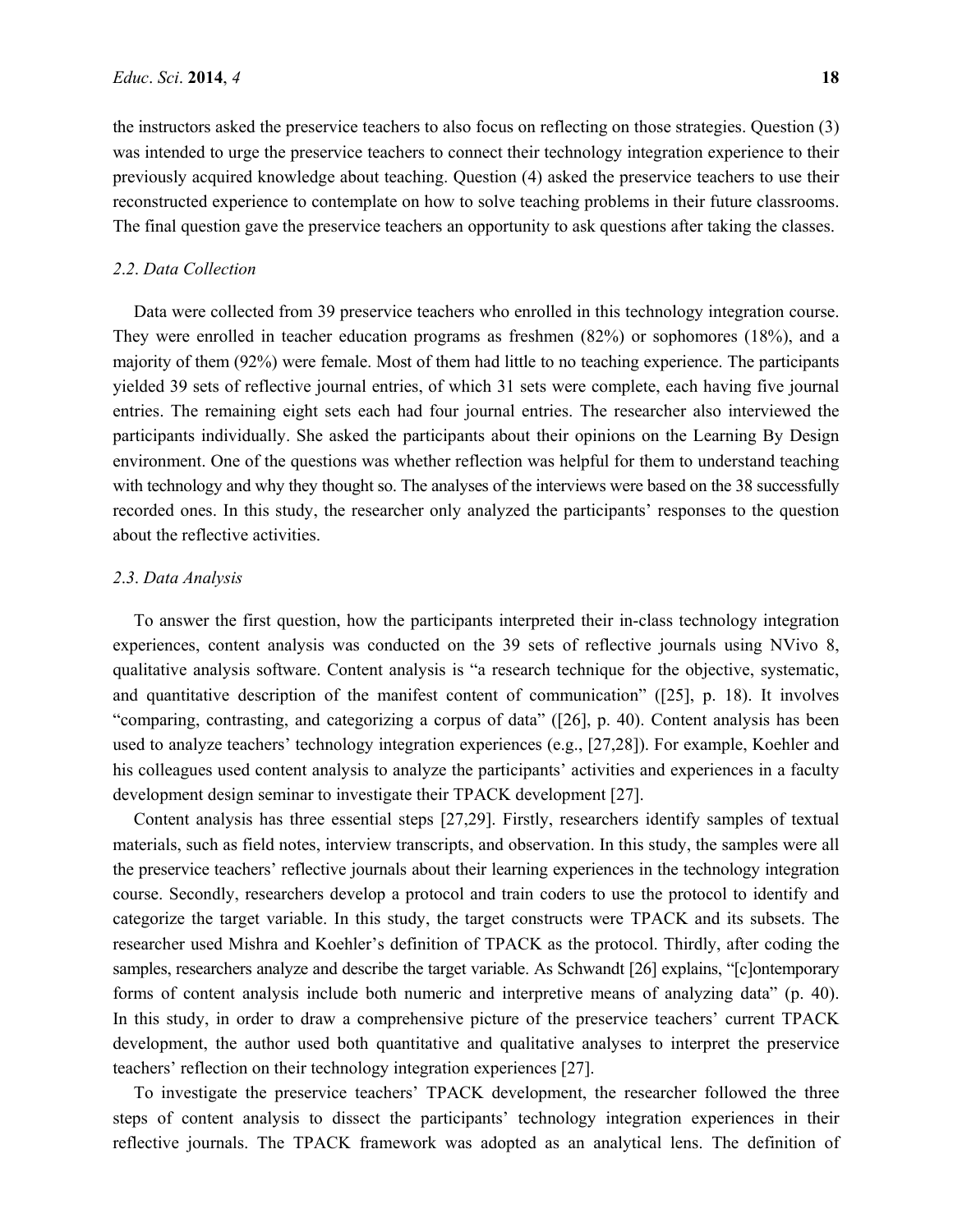TPACK constructs defined by Mishra and Koehler ([2], see Table 1) was used as the protocol to categorize the participants' experiences. The researcher and a coder first used two sets of reflective journals to develop coding examples for identifying the TPACK constructs (see Table 2). The category of content knowledge did not emerge in this study. Therefore, the coding examples presented here consist of only six categories. To ensure coding validity, the researcher and the coder coded each reflective journal independently. They then compared their codings until most coding differences were resolved through discussions. The final inter-rater agreement between the researcher and the coder was calculated using Nvivo. Table 3 lists the Cohen's Kappa values on the seven constructs, all of which are above 0.90. In each TPACK construct, the researcher used the constant comparative method to identify themes about how the participants interpreted their technology integration experiences. By doing so, the researcher could detect themes about the participants' TPACK development from different angles by grouping their experiences into the seven TPACK components.

| <b>TPACK Construct</b> | <b>Coding Example</b>                                                                                                                                                                                                                                                                                                                                                                                                                                                                                                                                                                                                                                                                                                                                                                                                                                                                                                     |  |  |  |  |  |  |
|------------------------|---------------------------------------------------------------------------------------------------------------------------------------------------------------------------------------------------------------------------------------------------------------------------------------------------------------------------------------------------------------------------------------------------------------------------------------------------------------------------------------------------------------------------------------------------------------------------------------------------------------------------------------------------------------------------------------------------------------------------------------------------------------------------------------------------------------------------------------------------------------------------------------------------------------------------|--|--|--|--|--|--|
| TK                     | Today in class we learned about creating spreadsheets on excel to use as a tool to collect data and<br>create charts.                                                                                                                                                                                                                                                                                                                                                                                                                                                                                                                                                                                                                                                                                                                                                                                                     |  |  |  |  |  |  |
| PK                     | She also explained about a Jigsaw activity in which students are responsible for different parts of<br>an assignment and they all have to come together to make the whole. I have learned about this<br>strategy in Block 1 and have seen it done in my 2nd grade field experience this semester.                                                                                                                                                                                                                                                                                                                                                                                                                                                                                                                                                                                                                         |  |  |  |  |  |  |
| <b>TPK</b>             | I think that using centers at the computers could definitely be an effective strategy when you want<br>students to develop a large range of knowledge about a particular topic. After using all the<br>different websites, I now know to look for interactional websites that have instructions in multiple<br>forms such as audio, pictures, and words.                                                                                                                                                                                                                                                                                                                                                                                                                                                                                                                                                                  |  |  |  |  |  |  |
| <b>TCK</b>             | Today I learned that technology can be integrated in the classroom for a variety of subjects such<br>as spelling, history, and mathematics. In my previous classroom experiences, I only experienced<br>using technology for teaching literacy and language arts.                                                                                                                                                                                                                                                                                                                                                                                                                                                                                                                                                                                                                                                         |  |  |  |  |  |  |
| <b>PCK</b>             | This seems like a good idea for a station in a class and then I would have another<br>station that would be drawing or creating your own pumpkin. What I remember<br>from my younger grades was a lot of coloring and creating things that of course<br>were all sloppy but it was a lot of fun.                                                                                                                                                                                                                                                                                                                                                                                                                                                                                                                                                                                                                          |  |  |  |  |  |  |
| <b>TPACK</b>           | All of the websites that we explored used a variety of teaching strategies such as using text,<br>sound, and visuals which accommodates a variety of learners. Each activity used different<br>instructional strategies to teach the content of the lesson. I found the Brainpop Jr. Movie lesson<br>had a lot of useful methods that individual lessons should possess. The Brainpop Jr lesson about<br>bar graphs and tallies was taught in the format of a movie. During the movie the visuals were<br>clear and the "instructor" would ask the students questions about the material, pause, and then<br>answer the answer correctly. I think it is important to ask questions throughout the lesson to see if<br>the student comprehends the material. After the movie was over the student was able to take a<br>quiz to check their understanding of bar graphs and tallies as well as try a problem on their own. |  |  |  |  |  |  |

**Table 2.** TPACK Coding Categories.

**Table 3.** Inter-rater Agreement.

| Construct | PК   | TK  | TPK | <b>PCK</b> | TCK | траск |
|-----------|------|-----|-----|------------|-----|-------|
| Kappa     | በ ዐ< | .98 | ۵۰. | በ ዐ′       |     |       |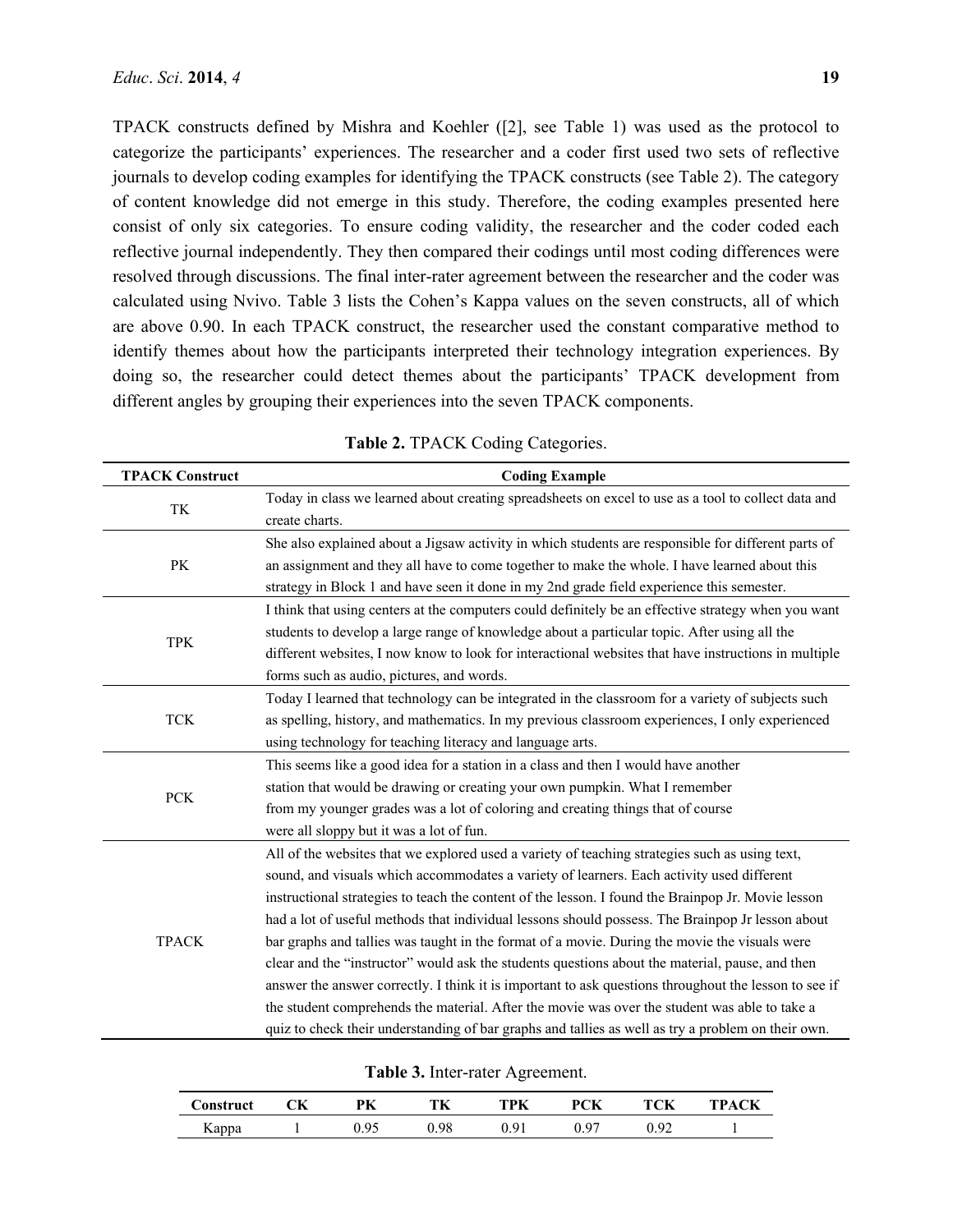To answer the second question, how reflection helped the participants develop TPACK, the researcher used thematic analysis to investigate the data from the interviews with the preservice teachers. According to Braun and Clarke [30], thematic analysis is "a method for identifying, analyzing and reporting patterns (themes) within data. It minimally organizes and describes your data set in (rich) detail" (p. 79). It has six phases: (1) Becoming familiar with the data; (2) generating initial codes; (3) searching for themes; (4) reviewing themes; (5) defining and naming themes; (6) producing the report. The essential step is to identify a theme which "captures something important about the data in relation to the research question and represents some level of partnered response or meaning within the data set" ([30], p. 82). Following the six phases of thematic analysis, the researcher identified themes to interpret and explain the participants' narratives of their opinions on the reflective activity, that is, whether and why they thought reflection helped them develop a deeper understanding of their learning.

#### **3. Results and Discussion**

This section presents and discusses the findings from analyzing the participants' reflective journals and interviews. The analyses of reflective journals focused on how the preservice teachers interpreted their in-class technology integration experiences. The analyses of the interviews focused on determining how reflection helped the participants construct TPACK.

#### *3*.*1*. *Evidence of TPACK Growth*

To analyze the participants' interpretation of their technology integration experience, the researcher dissected their reflection using the TPACK framework and identified the coverage of each TPACK construct in their reflective journals. Coverage of a TPACK construct referred to the percentage of that construct coded in the 39 sets of the reflective journals, as shown in Figure 1. TPK (57.4%), PK (14.64%), and TPACK (12.8%) were covered the most. The total coverage of TPK, PK, and TPACK was 84.84%. The coverage of TK, 3.56%, ranked fourth; TCK (1.35%), PCK (0.71%), and CK (0%) had very low coverage.



**Figure 1.** Coverage of each TPACK construct in the reflective journals.

If the coverage of each TPACK construct is viewed as an indicator of the preservice teachers' knowledge growth, these results are generally consistent with the participants' self-assessment of their TPACK growth in another study [31]. In that study, the same group of participants' TPACK growth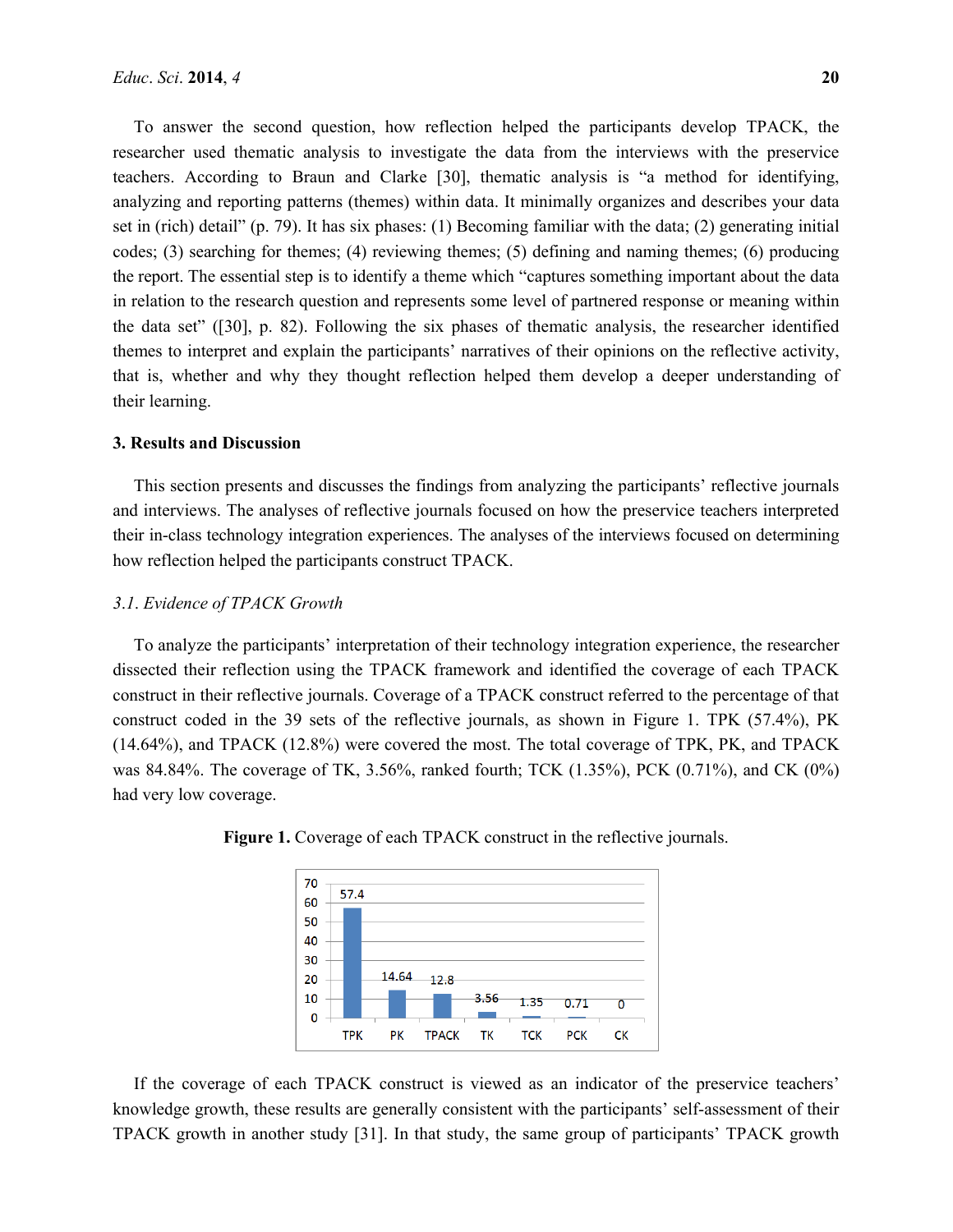was measured by pre- and post-TPACK surveys before and after the participants had taken the same course. The results showed the participants' TPK, PK, TPACK, PCK, and TCK increased significantly after they had taken the course. As the participants felt their TPK, PK, TPACK increased, they reflected more on them in their reflective journals. Therefore, coverage of each TPACK construct in the participants' reflective journals can be a good indicator of their TPACK growth. In the following sections, how the preservice teachers articulated their understanding of technology integration in each TPACK construct is described, and a picture of their initially developed TPACK is sketched.

## *3*.*2*. *Rich Reflection in TPK*, *PK*, *and TPACK*

As was found in the literature, preservice teachers can interpret their experience and construct their practical knowledge by articulating their experience in reflection [15,16]. Likewise, content analyses of the participants' journals in the current study showed they were able to articulate their understanding of TPACK with great detail by vividly describing their in-class technology integration experiences, especially in their reflection of TPK, PK, and TPACK. The participants' rich reflection may indicate that the preservice teachers have developed initial awareness in these three areas. As one preservice teacher stated, "If you can retell it, you have learned it!"

#### 3.2.1. TPK

According to Mishra and Koehler [2], TPK is the knowledge of the various technologies used in teaching and learning settings, and how teaching and learning might change as a result of using particular technologies. The researcher and the coder coded TPK whenever the preservice teachers described their in-class experiences about how to use a technology tool for a learning activity, or when they envisioned how they would use technology for learning activities in their future classrooms. In the journals, TPK was reported to have the highest coverage among all the TPACK constructs. All 39 participants covered TPK in their journals. They described the impact of technology on teaching and learning, and explained how technology helped their students learn. Although the preservice teachers demonstrated positive attitudes toward using technology for teaching, they began to understand the complexity of technology integration in a K-12 classroom.

*First*, *the participants began to understand how technology use influenced instruction*. In the model lessons, the participants developed a positive attitude about using technologies in K-12 classrooms when they acted as K-12 students and observed the impacts of technology use on them. For example, Beth reflected on the class in which the class had a live video conference with a first-grade teacher and an elementary school librarian and wrote about how video conferencing can have an impact on classroom teaching.

Today we had an interactive web chat with teachers who told us about their technology integration. It was cool because it brought the teachers in our classroom because they couldn't physically be present. It was also a great way to show that even if you can't get a hold of a speaker, or be able to go on a field trip that you can still bring it into the classroom.

When the preservice teachers participated in the technology-integrated activities, they experienced the impact that technology use can have on teaching and learning. In her reflection, Beth understood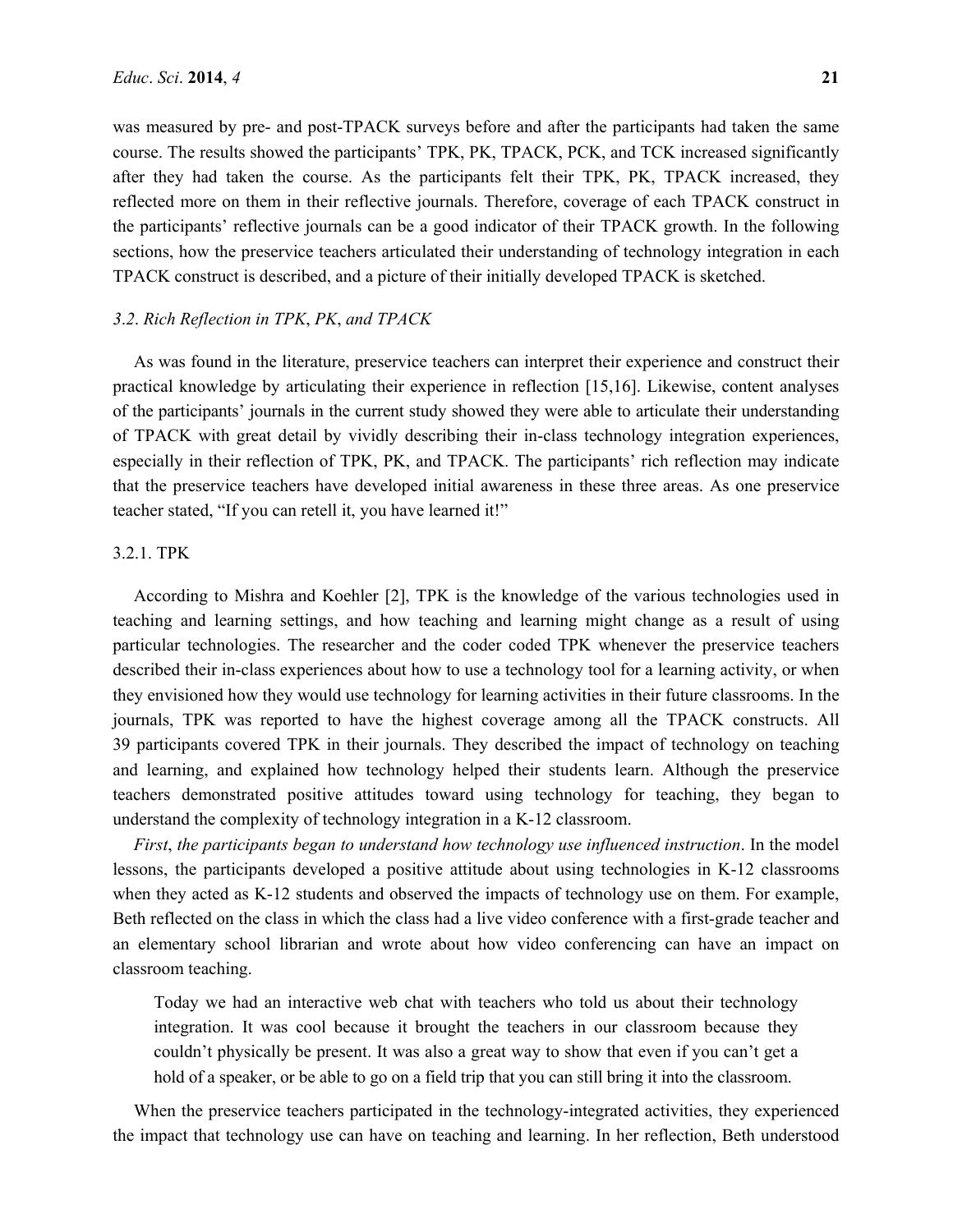that video conferencing can broaden students' learning resources by bringing in speakers who cannot physically be present in a classroom or by virtually bringing students to places where they cannot physically go. The awareness of technology's positive impact on teaching and learning was a sign of her beginning construction of TPK. According to Mishra and Koehler, TPK is the knowing of how teaching and learning might change as the result of technology use [2].

*Second*, *the preservice teachers tried to explain from a teacher's perspective why using technology tools can be effective in a classroom*. Evan discussed using web resources with students in different age groups.

The first IDE class was very interesting and made me more aware of how technology is and should be used with different aged kids. I learned that little kids in elementary school need more interactive activities such as games on computers…establishing a lesson with engaging activities on, for example, the alphabet [game], will make learning fun. I realize older kids can deal more with research-based activities such as the one we did in class with comparing and contrasting modern *versus* colonial life.

Knowing why and how one type of technology is effective for learning can not only help preservice teachers choose appropriate technology tools in a learning scenario, but can also help them choose proper instructional strategies consistent with a tool's affordance [2]. In Evan's case, he was able to explain from a teacher's perspective why using Internet resources in a classroom can be effective. As Evan reflected in his journal, after he experienced using Internet resources to learn as a K-12 student, he tried to show how Internet resources helped his students learn. He recognized that teachers could choose from a wide range of Internet resources for students in different age groups.

*Third*, *although the preservice teachers were generally positive about technology use in classrooms*, *they started to understand the complexity of technology integration in a K-12 classroom*. For example, Tracy was concerned that elementary students may be too young for some computer activities. She reflected on a model lesson, in which the students were asked to recreate a PowerPoint storybook after listening to a story.

It was also different to see a book being brought into a more active lesson. This feels like it could be tricky though because the book we read was for a younger demographic that might not be very good at typing quite yet…I know I didn't learn how to type well until I was around 11 so if I was that young child I would have gotten very frustrated.

Although she had experienced effective technology use in model lessons, Tracy was concerned, based on her own technology use experience, that younger students may not be able to handle the tools. Like Evan in the previous example, Tracy associated students' developmental level with technology use when she considered whether a tool was appropriate for a specific teaching task. This consideration may indicate that the participants began to take into account student characteristics, which is one of the influencing factors for classroom technology use. If their concerns are addressed appropriately by teacher educators, such concerns can ignite more in-depth thinking in preservice teachers about how to choose appropriate technology tools for different learning tasks.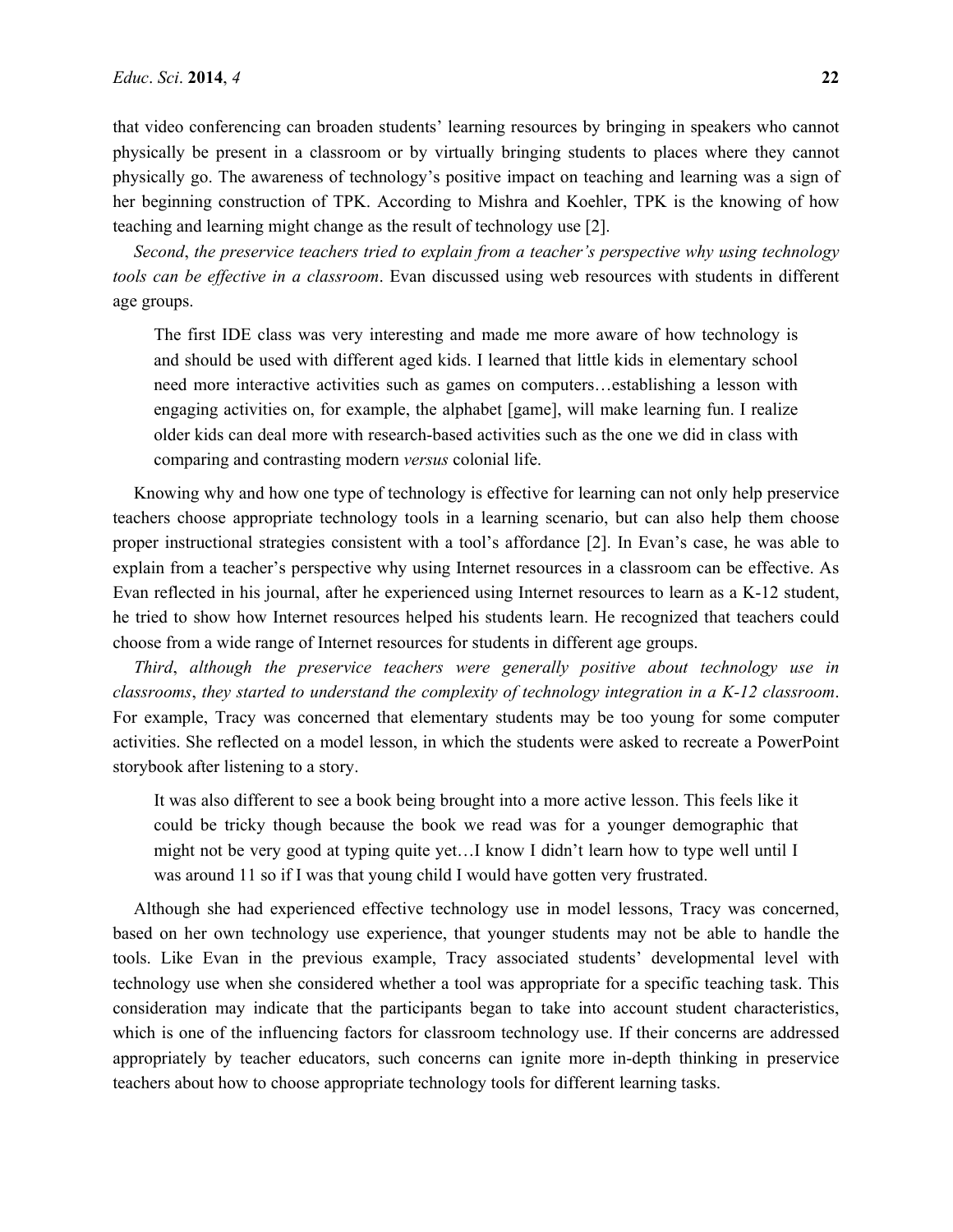## 3.2.2. PK

The preservice teachers' reflection on PK had the second highest coverage of all TPACK constructs. According to Mishra and Koehler, PK is "deep knowledge about the processes and practices or methods of teaching and learning and how it encompasses, among other things, overall educational purposes, values, and aims" ([2], p. 1026). The construct PK was coded in the journals whenever the preservice teachers described the use and the impact of a specific instructional strategy or technique. Thirty-three out of 39 participants (92%) covered PK in their reflective journals. They showed some in-depth recognition of the teaching techniques, especially classrooms management skills. They began to interpret the effectiveness of a specific instructional strategy by explaining how it helped students learn. They not only described what they observed, but also tried to explain why some teaching methods would work in a classroom.

*Firstly*, *the participants reflected extensively on classroom management skills*, *demonstrating deeper understanding of how and why a classroom management strategy should be used*. They reflected on classroom management skills, such as learning centers, techniques to keep students focused, grouping, and providing instructions. For example, Marie discussed what she learned from her instructors about how to divide students into small groups.

For instructional strategies I learned different ways to group students together. The most obvious way is to let the students pick their own group. Another way is to assign numbers and let the students find their partners by what number complete the set. Classroom management is important to have all the activities ready and to keep the class flowing from one thing to the next. This also helps keep the students' attention.

In the above example, Marie showed some awareness that classroom management was key to effective teaching. The extensive reflection on classroom management skills may indicate the participants paid more attention to the issues with which they were concerned in a classroom. New teachers are often challenged by the organization and management of instruction [32]. As shown in Marie's comments, her instructors' effective classroom management skills had considerable impact on her. The greater focus on classroom management issues may also be due to the guiding reflection question. The instructors specifically asked the preservice teachers to pay attention to classroom management strategies and reflect on them.

*Secondly*, *the preservice teachers began to interpret the effectiveness of a specific instructional strategy by explaining how students can benefit from it*. For example, Jackie talked about how students can benefit from small group discussions.

I also thought the way we shared ideas in class was a good way. Like you said, by putting kids on the spot when asking questions, a lot of kids can be worried if they are answering in the right ways or they may not know exactly how they want to answer the question when you first ask them. By sharing in groups or writing down your answers ahead of time, discussing answers are more productive. They will have had time to think about what they want to say and they will have gotten other people's ideas. This helps with not only being able to think and answer questions but it helps with group work. A lot of kids may be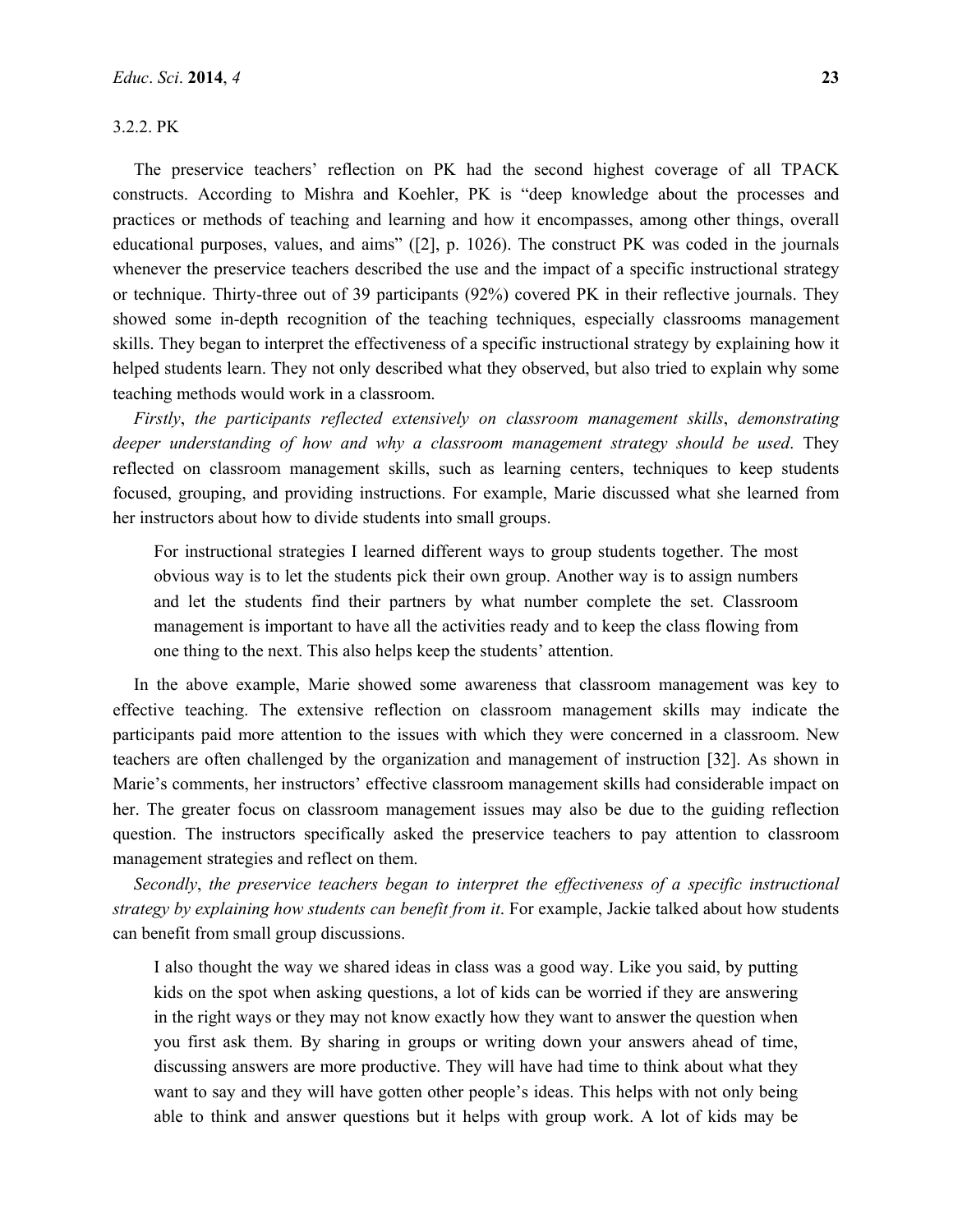afraid to share in front of the class. So sharing in a small group and becoming confident with your answer is something that is really positive for students.

In the above example, Jackie was aware that small group discussion can be effective in an elementary classroom. She also tried to explain how it would help students learn. By doing this, Jackie may begin to think more like expert teachers because compared to novice teachers, expert teachers would consider learning more from their students' perspective [33].

*Thirdly*, *the preservice teachers described what they observed and tried to understand when and why to use those teaching techniques in the classroom*. For example, Abby reflected on how to talk to students in a classroom.

Today in class [the teacher] talked about how she talks differently and moves around as students from all sides of the room talk during class discussions. She moved far away from a person because the student talks to the teacher. If the teacher is far away, the student will project their voice so the teacher can hear them. Since the student does this then everyone else in the classroom will listen. As [the teacher] told us this, I realized it is a good strategy and I plan on using it in my own classroom in the future.

In the above reflection, besides describing her experience, Abby explained why and how the particular instructional technique would work in a classroom. Articulating and explaining her opinion helped her understand more the appropriate instructional situations when these techniques or strategies should be used. Preservice teachers' reflection is an important step to index their learning experiences in order to reuse what they have learned [21]. The more "embellished" ([22], p. 60) their interpretation of their experiences, the more accessible the knowledge constructed through that interpretation; and the better the old experience is interpreted, the more useful the experience is in guiding reasoning in future problem-solving [22].

#### 3.2.3. TPACK

The preservice teachers' reflection on TPACK, the knowledge of the complex and dynamic relationship of technology, pedagogy, and content [2], had the third highest coverage of all components. The researcher and the coder coded TPACK whenever the preservice teachers described the use and impact of technology in a learning activity for teaching specific contents. Twenty-eight participants (72%) covered TPACK in their journals. Their reflection showed some evidence of their initial awareness in TPACK development.

*After observing how to effectively use technology in a model lesson*, *the participants were able to articulate their technology integration experiences by recounting their observation*. For example, Fay retold how she learned about caribous by researching information on a website and then playing a computer game with information from that research.

On one of the games that I played with animals, students would have to read background information about animals and then they got to use the information and knowledge that they gained in making their own story about the travel of caribou. I thought that this game was fantastic in helping students learn how to do background information and in helping them use what they have learned in assignment. Through playing this game and many other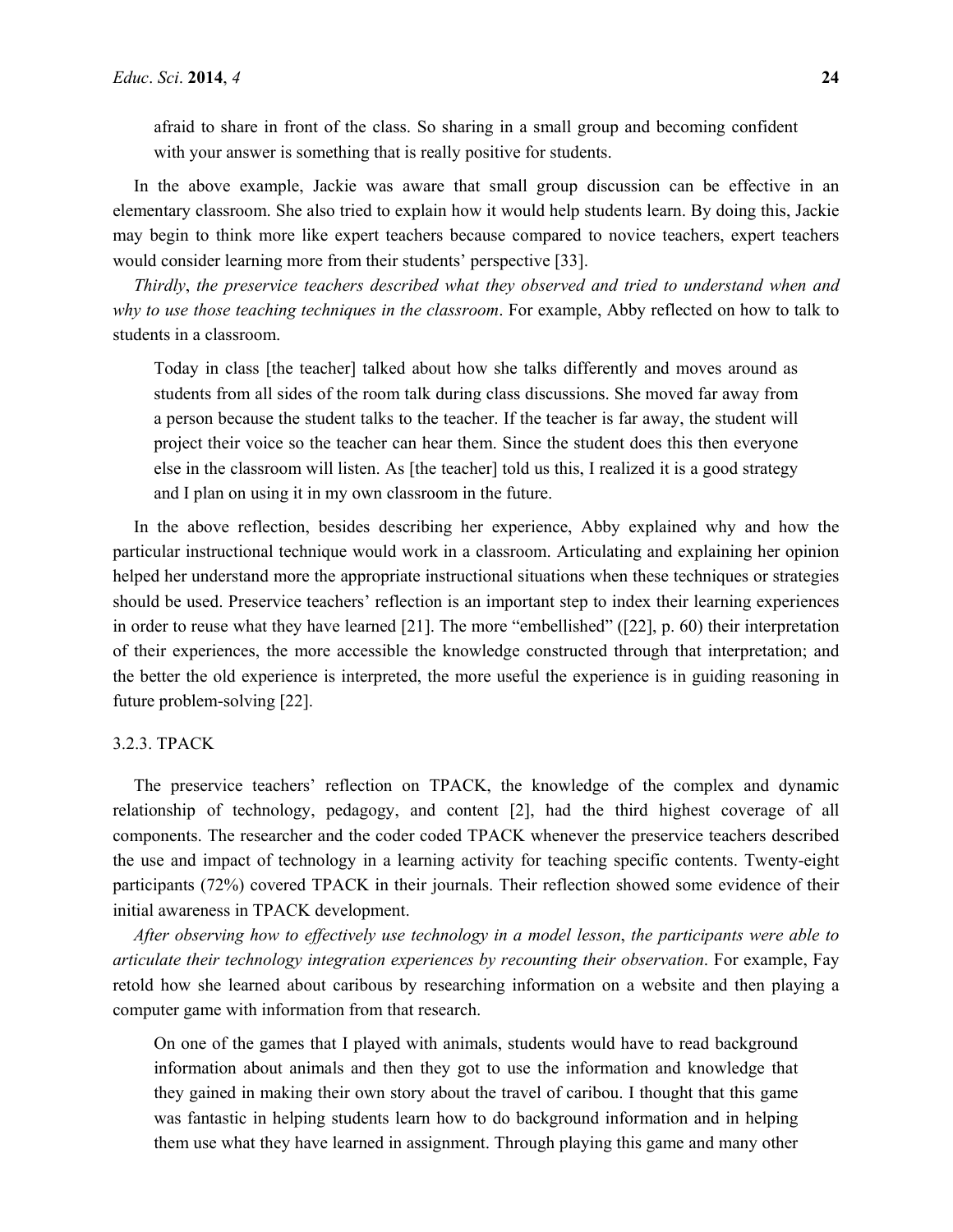games on the Delicious website I began to realize that technology would be a great thing to incorporate into an elementary curriculum.

After she learned about caribous using the Internet, Fay was able to recount this piece of learning experience in her reflection. Preservice teachers often have limited technology use experience in real classrooms [34] or have limited opportunities to observe effective classroom technology use when they are K-12 students [35]. After the participants experienced effective teaching with technology in the technology integration course, retelling the learning can help further internalize their experience. This internalization can be essential to helping preservice teachers understand how to teach with technology.

*The preservice teachers not only recounted their experiences*, *but also tried to adapt those experiences for their own teaching contexts*. For example, in a Microsoft Excel model lesson, the participants used Excel to create a mini survey, collect and analyze data, and chart the data. Amy talked about how she could adapt this activity in her classroom to teach other content.

…creating the "What is your favorite kind of candy" chart and graph is an activity that different grade levels can do. The activity allows the students to move around by entering their data or collecting data from their classmates to enter into their computer. Excel is a tool students can also use to double check their findings if they wrote the numbers and graph on paper first. If when they plug in their numbers, the graph and chart look similar to the one they wrote, they know they analyzed the data correctly. Charts and graphs and Excel can be used to teach students about different habitats, sizes of animals, dates in history, or vocabulary words. Students as young as kindergarten could use Excel as long as the instructions are modified for each student's needs.

The participants had limited field experience. They did not have many opportunities to test their ideas in real classrooms. Reflection, the "imaginative action" ([10], p. 107), gave them opportunities to construct their own theory about teaching with technology by explaining why and how to use the strategies in a classroom context. They firstly had to retrieve what was learned and then fit it into a context they anticipated to be appropriate. In her reflection, Amy was able to not only retell her experience, but also go one step further to apply what she had learned in the Excel lesson to her future classroom. This imaginative act gave her an opportunity to encounter an experience in multiple contexts, which could make the knowledge acquired "more accessible, flexible, deeply learned and accurate" ([22], p. 63).

## *3*.*3*. *Limited Reflection in TK*, *CK*, *TCK*, *and PCK*

Compared with their rich and vivid reflection in TPK, PK, and TPACK, the participants' reflection in TK, CK, TCK, and PCK was limited and superficial. The total coverage of TK, CK, TCK, and PCK in their reflection was 5.62%, which was much less than that of TPACK, the third highest coverage of all TPACK constructs.

## 3.3.1. TK

The construct TK had 3.56% coverage in the reflective journals. Mishra and Koehler defined TK as "knowledge about standard technologies" ([2], p. 1027). The researcher and the coder coded TK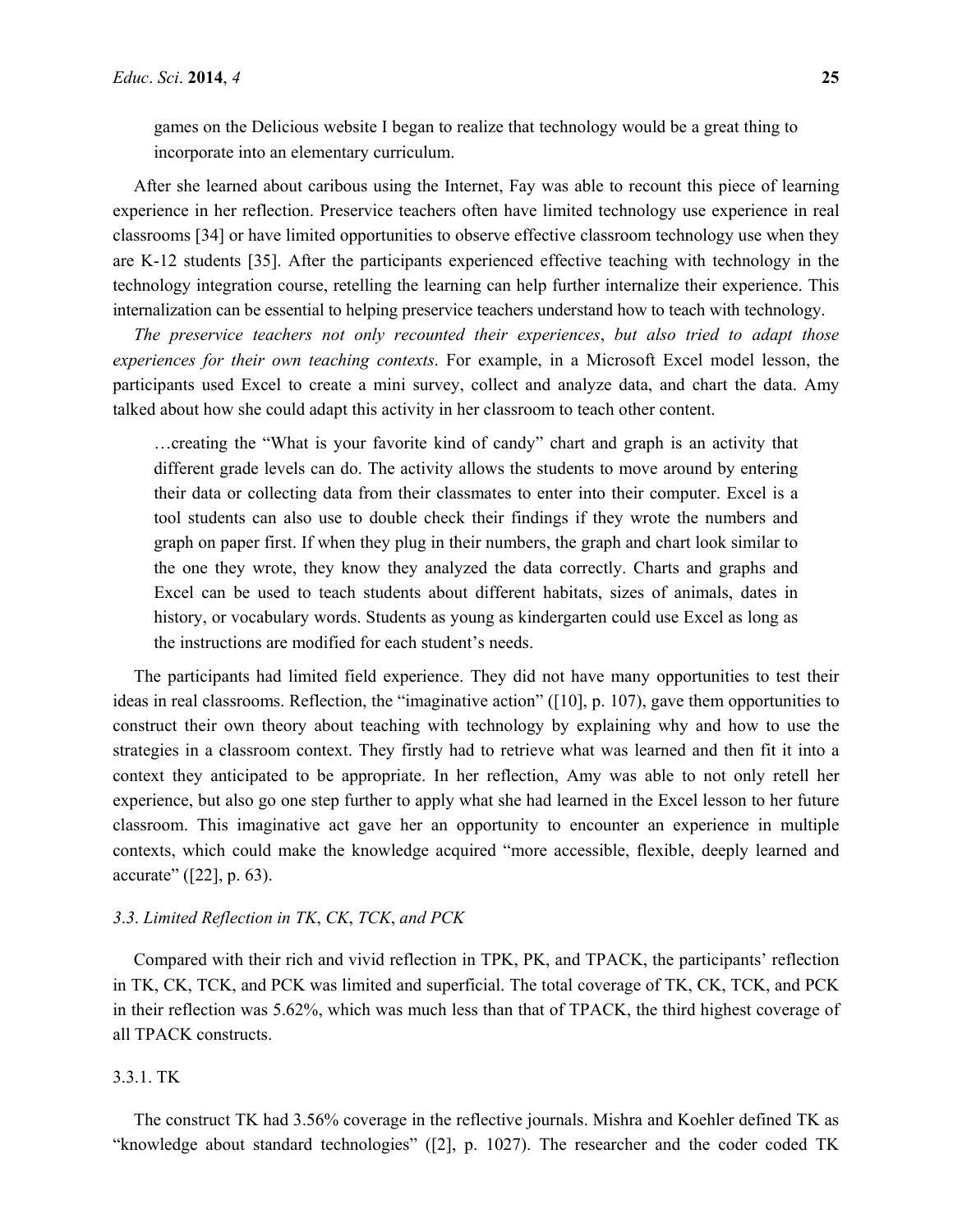whenever the preservice teachers described a specific technology tool or resource. Twenty-eight participants (72%) covered TK in their journals. Although many preservice teachers talked about their TK, they merely mentioned the technology tools or briefly described them without providing more details about the tools. For example, Abby described her knowledge of two assistive technology tools. She said, "Pix Writer and Board Maker used pictures and words to help children read." When reflecting on their technology knowledge, the participants tended to talk about the technology tools that were novel to them or with which they had little to no experience, such as Microsoft Excel, video conferencing, and assistive technologies. For example, Amy distinguished asynchronous and synchronous communication in her reflection.

Today in class we started off by brainstorming different types of communications and deciding if they were asynchronous or synchronous. Asynchronous communication occurs at different times and synchronous communication is communication that exists or occurs at the same time.

Detailed reflection on TK, such as Amy's, was rare. However, the fact that the preservice teachers did not reflect much on their TK may not indicate that their TK did not grow. This course introduced general technologies with which the participants were mostly familiar. They did not spend time reflecting on technologies with which they were familiar, but were inclined to write about the technology tools about which they had little knowledge. Interviews with the participants confirmed this point. The preservice teachers said they chose to write about the technology tools with which they were less familiar. Therefore, TK occupied only a small portion (3.56%) of their reflection, since they knew about how to use most of the technology tools before taking the course.

#### 3.3.2. CK, TCK, and PCK

In the journals, the preservice teachers had limited reflection on CK, PCK, and TCK. Except for TPACK, the intersections that were related to content knowledge, TCK (1.35%), PCK (0.71%) and CK (0%), were mentioned little in the preservice teachers' reflective journals. Even when the participants described their content knowledge, most of their reflection was superficial. They only mentioned technology could be used to teach a certain subject or topic, without analyzing how and why the technology was suitable for that subject or topic. For example, although Amy had rich reflection in other TPACK constructs, her reflection on the content aspect was limited: "Today I learned that technology can be integrated in the classroom for a variety of subjects such as spelling, history, and mathematics." Brandy wrote, "I learned that technology can be used to teach any subject: math, history, science, reading, and writing." The above reflections were typical.

Although most participants had insufficient articulation in the content aspect of TPACK, some of them demonstrated a slightly deeper understanding about the relationship between content and technology. In their reflection, they elaborated on how technology could help their students learn content. For instance, Tracy discussed what CoWriter could help her students learn. CoWriter is an assistive technology program for writing, which has the word prediction feature.

I enjoyed CoWriter because all kids could use it. The prompt for spelling help can let students actually work on writing structures instead of spelling which can hold a lot of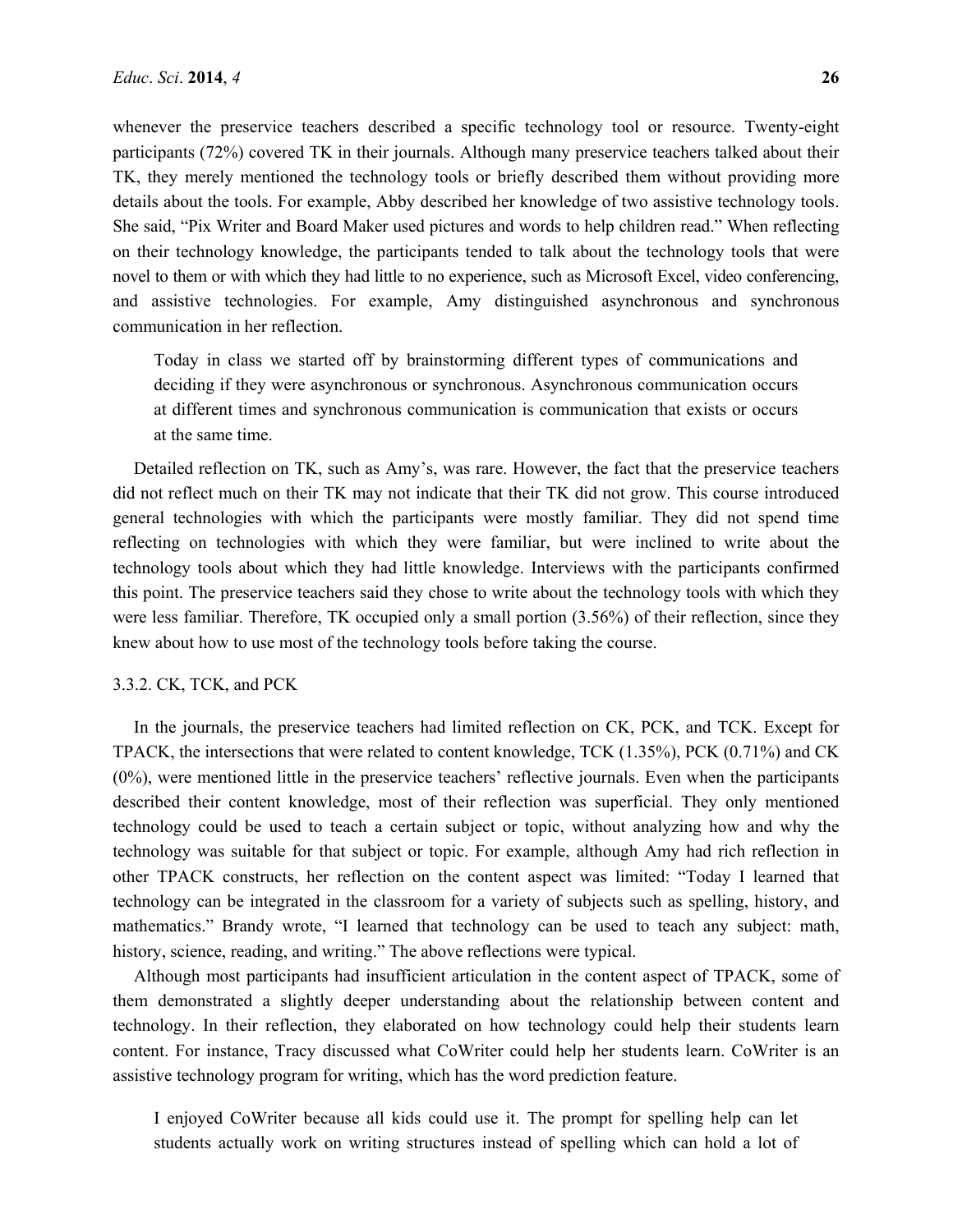In this example, Tracy was able to point out with the word prediction feature CoWriter was more suitable for teaching "writing structures instead of spelling". This observation showed her awareness of TCK, "the manner in which technology and content are reciprocally related" ([2], p. 1028).

The participants' superficial and limited reflection on the content aspect of TPACK may indicate they developed some understanding that technology can be used to teach different subjects. However, the participants' content knowledge may not be strong enough for them to elaborate on how and why various technologies can be used to teach a subject or topic. This group of preservice teachers were in the beginning stage of their teacher training and were developing their CK. Based on the literature, preservice teachers need help in developing both PK and CK [36]. The participants learned CK mainly in courses focusing on various subject areas and learned PK mainly in method courses. In technology courses like this one, they may focus more on the technological and pedagogical aspects, but did not direct enough attention to CK. In the abovementioned TPACK survey study [31], this group of preservice teachers did not perceive that their CK grew as a result of taking this course. Although the preservice teachers perceived that their TCK and PCK increased in the survey study, they did not articulate their TCK and PCK in their journals probably due to the focus and nature of this technology course.

The participants' superficial and limited reflection on the content aspect of TPACK may also due to the design of the reflection questions. The questions did not direct the participants' attention to reflecting on the content being taught in the model lessons and mini projects. Therefore, it was possible that the participants did not reveal their knowledge about the actual subject matter being taught in the reflective journals.

#### *3*.*4*. *How did Reflection Help the Preservice Teachers Develop TPACK?*

As an instructional strategy, reflection was designed in the LBD environment to help the preservice teachers deeply process their learning experiences, thus constructing their personal knowledge about how to integrate technology into their teaching practice, *i*.*e*., TPACK. To understand how reflection helped the participants develop TPACK, the researcher asked the participants whether and why they thought reflection was helpful for their leaning in the technology integration course. From the 38 successfully recorded interviews, 37 participants (97%) agreed that writing reflective journals was helpful. They explained reflection helped them remember what they learned in class and pushed them to think about how to apply what they learned in their future classrooms. Some also reported their reflection became more reflective and in-depth as they wrote more about their class experiences.

*Reflection helped the participants remember what they learned by describing and elaborating on their in-class experiences*. Eighteen participants (47%) mentioned reflection helped them remember what they learned in class. In the reflection, the participants "summed up what exactly [they] learned". More specifically, as Rachel said, they "summarized what the activity was", expressed whether they "thought it was good or not", and "talked about how [they] thought [they] could use it or what [they] thought the students would be taking away from using that piece of technology". Although many of the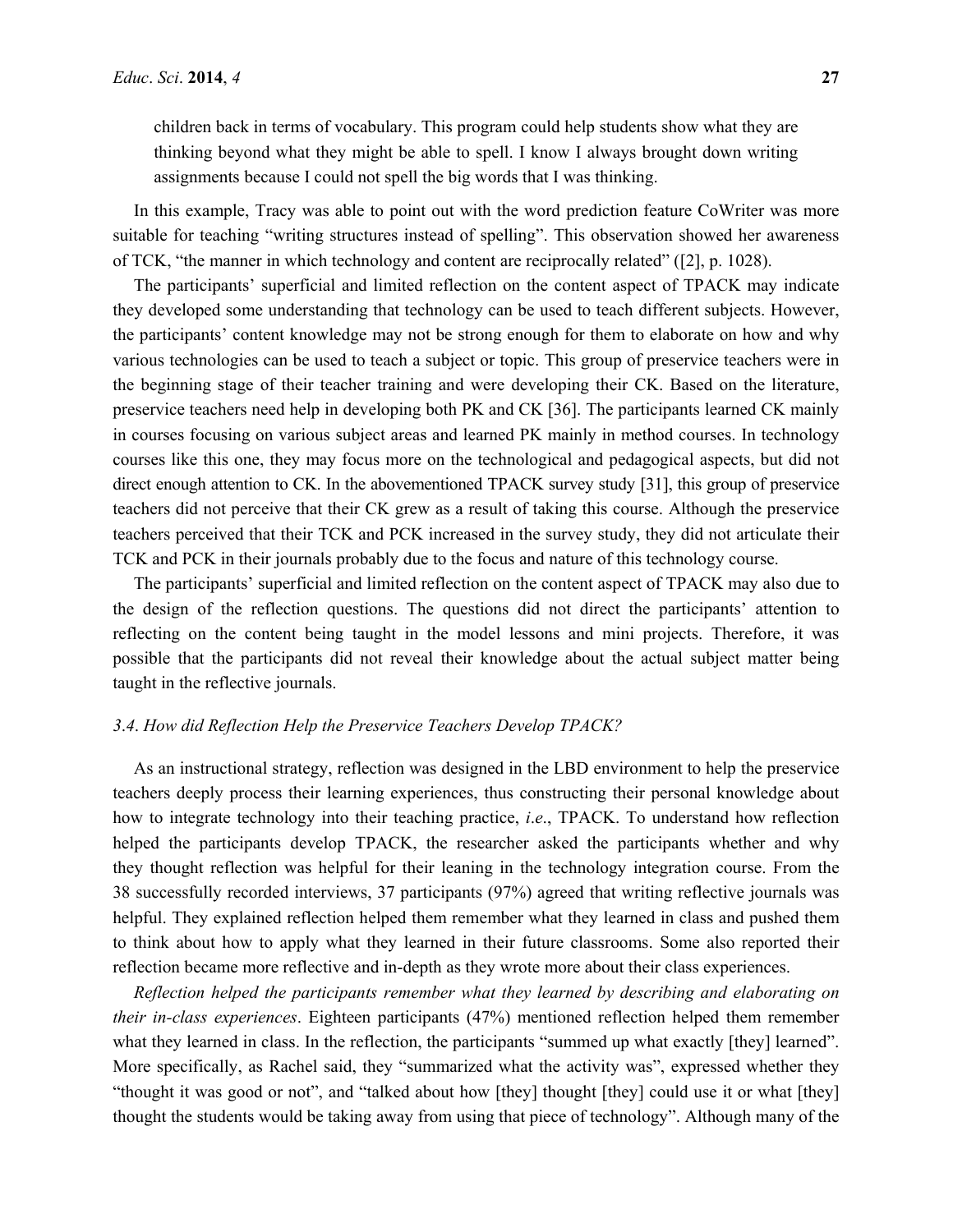participants merely repeated and described the in-class activities, doing this seemed to help "stick" what was taught in their minds. Beth described this aspect with greater detail,

I think the reflection was good because it was due the next day and everything was fresh in your mind, and you can get a real statement out of it…I always wrote kind of a lengthy thing just so I could remember what we did. So that was good now I have those. If I ever need to create a portfolio or something, [I can] go back and see what I had learned.

Ella also said,

…that was very good because it's fresh in your mind so you could really write a proper reflection…a couple weeks later when you forget, you can go back to your paper and say, "Now what did we do?" And because it is so detailed cause you remembered at the time, you were able to actually go back and understand what you did.

Keeping a record of what they did in class through reflection helped both Beth and Ella remember what they learned about teaching with technology. Their in-class learning experiences were made explicit in the reflection, which may have remained tacit otherwise. As predicted in the literature [16,22], when both Beth and Ella described how the instructional events unfolded in class, they could deepen their understanding about teaching with technology. The elaboration of their in-class learning experiences could also contribute to more successful transfer in their future application of the knowledge. Based on the conversations with the participants, a couple of elements emerged that may help them articulate their experience in the reflection:

*a.* The instructors' guidance directed the participants' attention to key elements about teaching. The participants did not reflect on every activity. They were more attentive to the instructional strategies on which their instructors asked them to reflect. For example, Cindy said,

… I liked how she had us look at the instructional strategies and everything so that made me realize the little things that she is doing that I wouldn't usually pull out of a class that I'm sitting in…just like if I was in a different class, I wouldn't really realize that they were doing that. It makes me look at it and because I have to go and reflect on it, so I need to pick out those points and it makes me really tune into those, to what she is doing.

As it is evident from her reflection above, Cindy was more aware of the instructional strategies being modeled in class because of the instructors' guidance. There were many aspects of teaching in one activity. The instructors' pointing out the key elements seemed to help Cindy sort out her experiences. Indexing one's experience is key to reusing what has been learned [21]. Providing guidance can be necessary in assisting preservice teachers to dissect their experience.

*b.* The preservice teachers chose to discuss their learning when they felt a strong connection to the learning activities. For example, Megan said,

…normally I would be writing the reflection [by] jotting down notes on paper while the lesson was going on and the things that I thought were interesting. That was good at least to just think back because in a lot of my reflections, I actually wrote down what I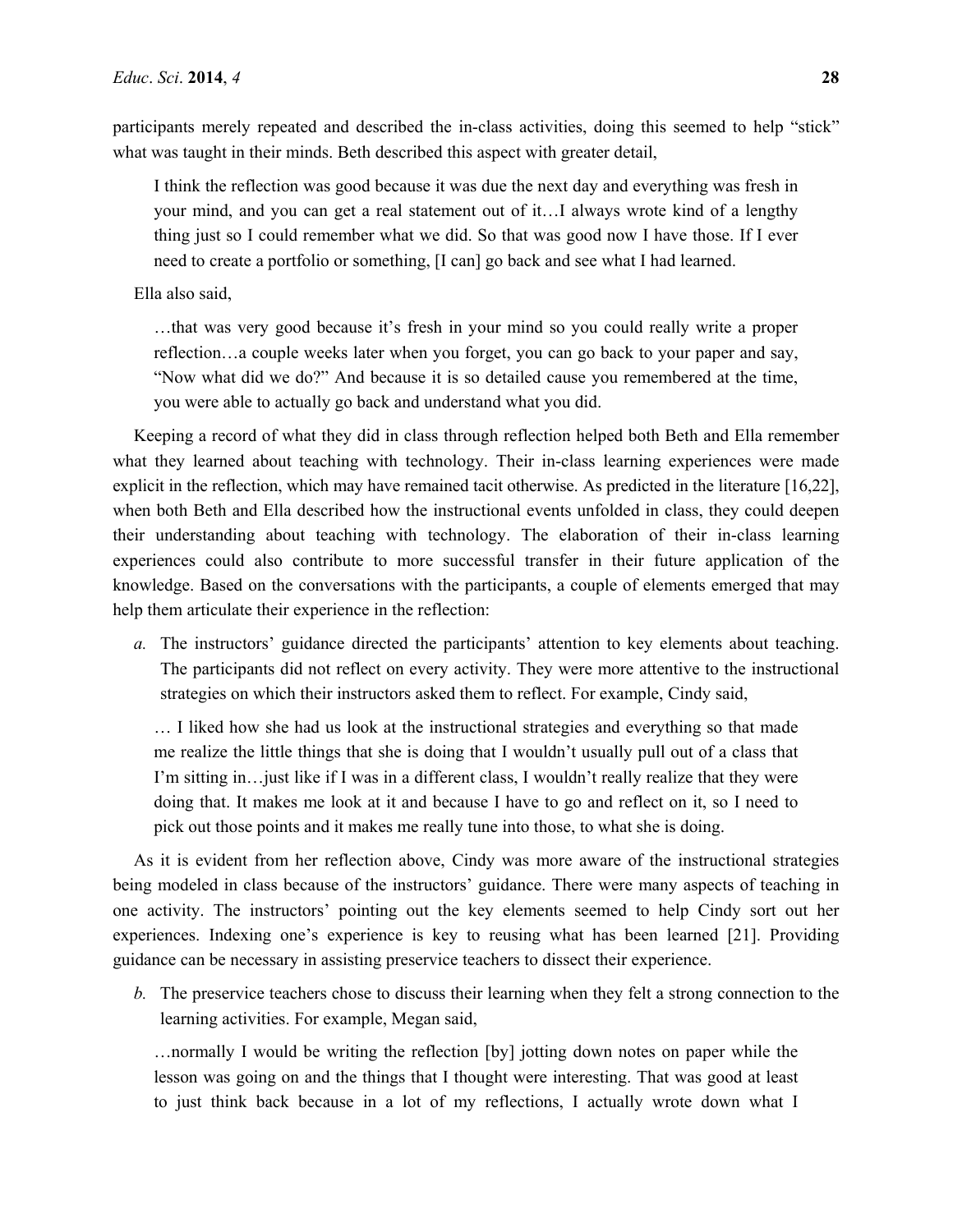personally would want to do as a teacher or things that I found particularly interesting. So yeah, it was good just to look back at everything I learned.

Personal and professional experiences are central to reflection [15]. Megan reflected on the course activities based on her personal style or preference as a teacher. A few other preservice teachers also mentioned that they reflected on the activities to which they could connect. This finding indicated the importance of creating a learning environment to which preservice teachers can relate their experiences.

*Reflection pushed the participants to think about how to apply what they learned in their future classrooms*. From the recorded interviews, ten participants (26%) mentioned reflection was helpful for their learning in this regard. As Chris put it, "I thought that was good that we already started thinking about what we would do in our own classrooms with that." For example, Bailey said, "When I actually start writing it, I think, 'Oh I can use this, this way in my future classroom, or I could use this or I didn't really like this, how I can change that so that it will be useful in the classroom'…so it got me really thinking like I can like integrate technology."

Fay had similar comments:

I reflected on whether I liked the technology that we used in the class, and then how I would change it to incorporate it into my class. So, I guess it helped me with that thinking, thinking about what I liked, what I don't like and then, it made me think about how I would incorporate it into my classroom.

In their reflection, both Bailey and Fay envisioned how they would use technology to teach in their future classrooms. In this stage of their teacher training, the preservice teachers had limited real-classroom teaching experience. They did not have immediate opportunities to transfer what they learned in the technology integration course to real-world teaching. Therefore, reflection, the imaginative act, gave them the chance to test in their minds the technology integration ideas they had acquired in the course. In addition, Bailey seemed to be more confident in using technology to teach after experimenting with the ideas in her mind. Scholars have found that writing reflective journals can help preservice teachers gain more confidence in teaching (e.g., [37,38]). The participants developed more confidence through reflection probably by having constant conversations with themselves and personalizing their learning experiences. For example, Callie said,

I think it was good to look at the technology I use and see, "Can I use this in my classroom?" "Would I want to?" "How would parents react to this?" Well, then I thought about that and I thought, "How would my parents react?" That's how I've grown up, you know. It's good to make it a personal situation…

In the interviews, a few preservice teachers mentioned that they asked themselves a series of questions when writing the reflection as Callie did. By having constant conversations with themselves during reflection, they were able to dissect the complexity of teaching with technology. In Callie's case, she thought about how parents would react to technology use in her classroom. This indicated she began to consider broader factors affecting classroom technology use. As the literature also indicated [3], when Callie tried to personalize what she learned by fitting the instructional events into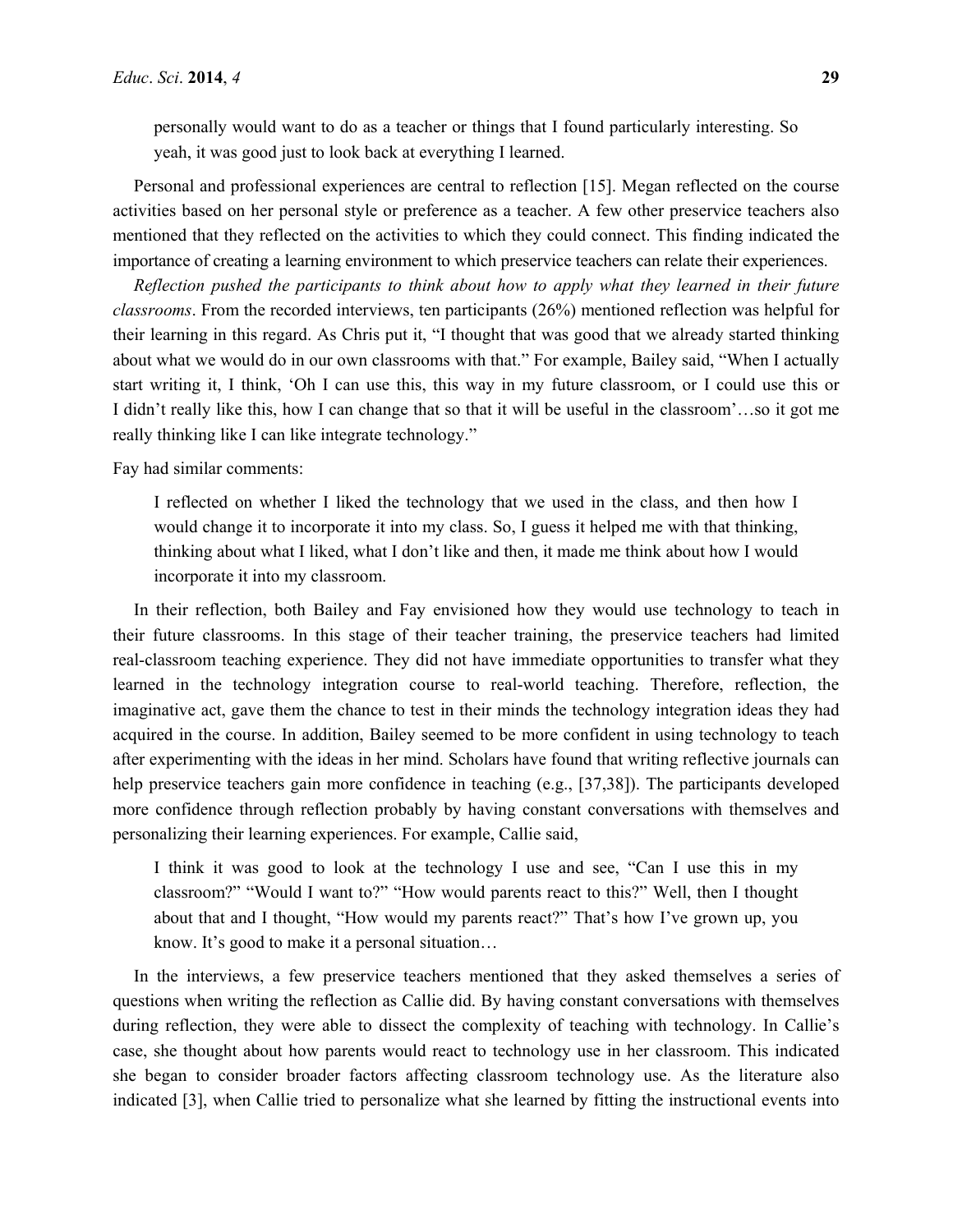her own contexts, she could take ownership of her journals and developed her personal knowledge about teaching with technology.

*Reflection helped the preservice teachers be more reflective and open-minded in teaching with technology*. The preservice teachers' reflection was more and more reflective and in-depth as the course went on. Frank said,

When I first started writing reflections, I just said this is what we did in class, this is the technology we used. But toward the end of the semester, toward the end of the course, I was actually writing about what we did in class and reflecting on it and what is actually good about the technology, so I was being more elaborate on the class and my reflections were just a lot better, a lot more accurate.

Grace also said,

…for the first time I was like, "Oh yeah, I liked that we did this, it will be helpful doing this." But then by the last one, I was writing a lot more and l was like, "Oh yeah I could use it for this, I can do this, maybe this could be used for this subject," so it was good that I was kind of opening my mind to it, not just thinking technology is just like the Internet you can use to research things. There was so much more to it than that and I would begin to write about that…

In the above quotes, both Frank and Grace described how they grew in their thoughts through writing the reflective journals. Frank was more elaborate and reflective toward the end of the course. In her reflection, Grace demonstrated open-mindedness, thinking broader and considering more possibilities in using technology to teach. Open-mindedness is, as Dewey put it, "an active desire to listen to more sides than one; to give heed to the facts from whatever source they come; to give full attention to alternative possibilities; to recognize the possibility of error even in the beliefs that are dearest to us" ([10], p. 30). Grace used to think searching for information on the Internet was the primary use of technology in a classroom. After experiencing various uses of technology in the model lessons, she was willing to accept the possibility of using technology in a variety of ways in a classroom.

However, this theme was not prevalent. Only four preservice teachers mentioned that their reflection was more in-depth toward the end of the course. However, their description of the growth in reflective thoughts seemed to be consistent with the developmental process of a reflective teacher. To understand how preservice teachers articulate, analyze, and make sense of their experiences, Hatton and Smith identified three types of reflection in a developmental sequence: Technical rationality, reflection-on-action, and reflection-in-action [9]. Technical rationality is description of events and is not reflective in essence. Reflection-on-action consists of three stages: descriptive, dialogic, and critical reflection. In descriptive reflection, preservice teachers enact reasoning often based on personal judgment or on literature; in dialogic reflection, they explore rationale for their choices by having a discourse with themselves; and in critical reflection, they survey the broader contexts to explain reasons for their decisions or actions. Reflection-in-action requires teachers to consciously think about their teaching while it is happening. Based on Hatton and Smith [9], although the participants in this study started from technical rationality and enacted mostly descriptive reflection, going through these stages in reflection was necessary to prepare neophytes to enter the professional context.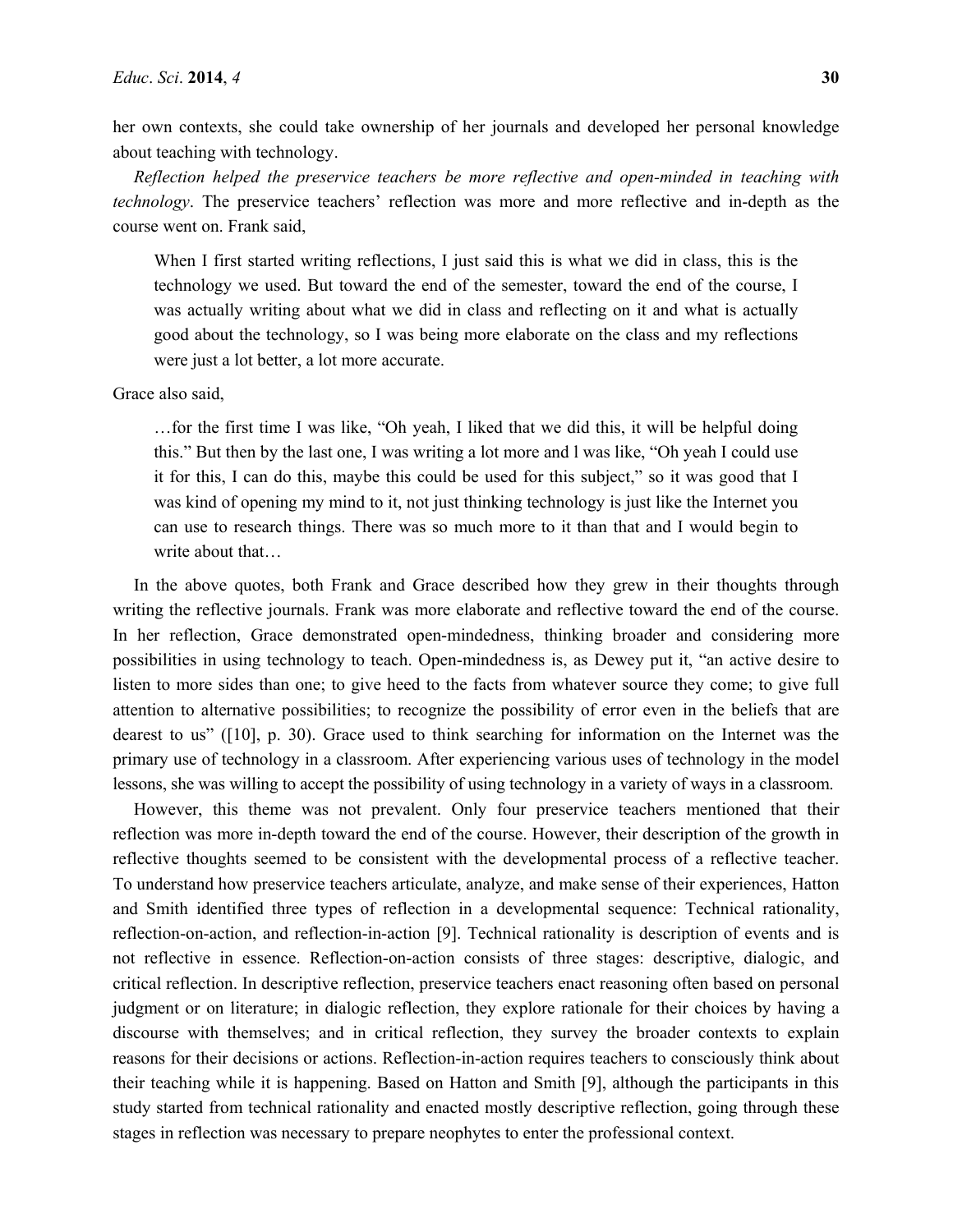#### **4. Conclusions and Implications**

In this paper, the researcher explored the preservice teachers' TPACK development as manifested in their reflective journals and how reflection helped them construct TPACK. Through content analysis of the participants' reflective journals, the researcher provided a draft description of their TPACK development by describing how they interpreted their technology use experiences in a technology course. Evidence of their initial TPACK awareness was found. The preservice teachers had rich and vivid reflection in TPK, PK, and TPACK. However, their reflection in TK, CK, TCK, and PCK was limited and superficial. Through thematic analysis of the interviews with the preservice teachers, the researcher found reflection helped the preservice teachers remember what they learned by describing and elaborating on their in-class experiences, pushed them to think about how to apply what they learned in their future classrooms, and helped them become more reflective and open-minded in teaching with technology. The results support the suggestion that cultivating reflective practices in an LBD environment can be a potential effective strategy to enhance preservice teachers' TPACK development, although more evidence is needed to further prove the effectiveness of the strategy. As Spalding and Wilson put it, "we must demystify reflection if students are to take ownership of their journals and use reflection as a vehicle for personal and professional development in the preservice year and beyond" [3].

From the results, this study also indicates a few lessons for teacher educators and researchers when they create LBD or similar project-based, learner-centered environments to help preservice teachers construct TPACK.

Firstly, guidance can help preservice teachers analyze the complex relationship among content, pedagogy, and technology knowledge in their reflection. After being engaged in a complex learning environment, learners can benefit from guidance which points their attention to the essential factors in their learning. In this study, when the instructors directed their attention to the classroom management issues, the participants yielded more detailed and thoughtful comments about classroom management strategies in their journals. While the instructors did not ask the preservice teachers to reflect on the content being taught in the model lessons and the mini projects, the participants had superficial and limited reflection on the content aspects of TPACK. Therefore, if an instructor provides more guidance on the complex relationship of content, pedagogy, and technology, preservice teachers may develop more in-depth thoughts in their reflection and may be more likely to integrate their new technology experience into their existing knowledge base, thus forming a more consolidated knowledge base and emphasizing the connection of content, pedagogy and technology. If an instructor helps preservice teachers reflect on the content aspects of TPACK, they may steer more attention to think about their CK, TCK, and PCK. If an instructor points out the influencing factors in an instructional instance, preservice teachers may encode their experience into more explicit and retrieval knowledge, which may contribute to more successful knowledge transfer. Thus, how to provide effective guidance in a project-based learning environment for preservice teachers to reflect on their technology use experience can be a good topic for future research.

Secondly, it is important to create a learning environment that encourages learners to connect their own technology or teaching experiences. In an LBD environment, learners heavily rely on their previous experience related to the topics to be learned [21]. In this study, the participants reflected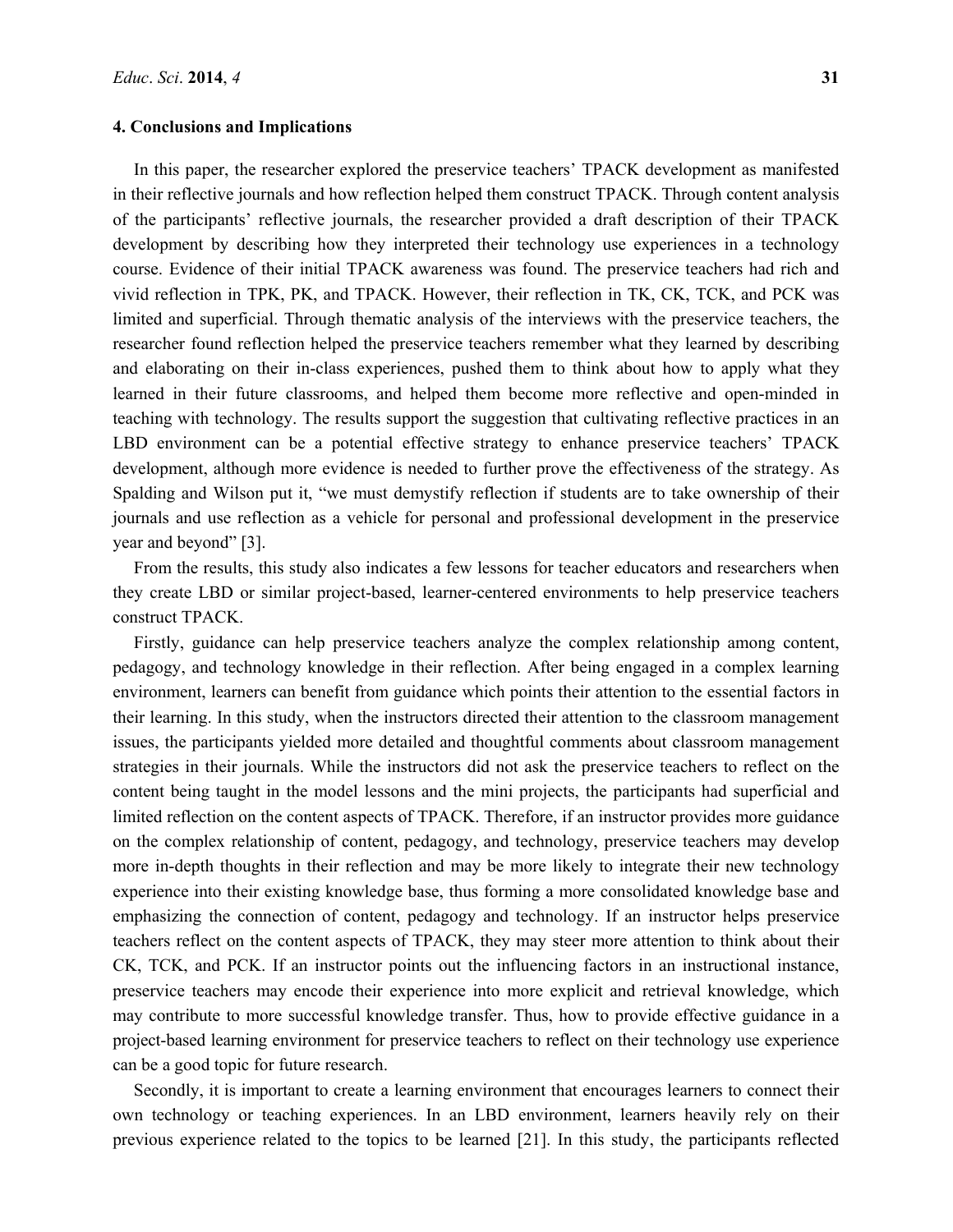more on their learning when they felt they had some connection to the activities. Such connections were developed from their previous learning or teaching experiences, their own teaching style, personal preference, or their expectation of their future classrooms. To encourage the development of such connections in an LBD environment, teacher educators can introduce examples from real-world classrooms and create authentic learning tasks, with which preservice teachers may connect their previous experiences as a student or future experience as a K-12 teacher. Teacher educators can also help preservice teachers personalize their learning experiences by inspiring them to use the newly learned knowledge to solve their own instructional problems, which they have previously encountered or they anticipate they would encounter in their future classrooms. Therefore, how to create an LBD environment which helps preservice teachers connect their previous and current technology and teaching experiences can be a good topic for future exploration.

Thirdly, more research is needed to investigate preservice teachers' TPACK development in an LBD environment. Scholars have argued that TPACK is "a unique body of knowledge that is constructed from the interaction of its individual contributing knowledge bases" ([39], p. 154). In this study the researcher provided a draft description of preservice teachers' beginning TPACK by exploring the individual TPACK construct development. However, this study did not describe the trend of TPACK development in the participants. Therefore, it was not able to provide evidence on the change of the development in the seven constructs, whether or not their TPACK transformed into a more integrated set of knowledge base toward the end of the course. It was also not able to provide evidence on how the individual constructs contribute to the transformation of TPACK. Studies such as that done by Koehler and his colleagues [27] can shed light on future research in this regard. After tracing the TPACK development of the participants in a design seminar, Koehler and his colleagues found that at the beginning of the seminar the participants considered "technology, pedagogy and content as being independent constructs" ([27], p. 740), while toward the end they developed "a richer conception that emphasized connections among the three knowledge bases" ([27], p. 740). Is preservice teachers' TPACK development pattern similar to that of experienced teachers as in Koehler's study? And what does the TPACK development look like in senior preservice teachers who have more real-classroom experience from having done field teaching or student teaching? Future research can help address questions in these areas.

In addition, this study relied on the participants' self-report of their own learning experiences. Their account of how they would teach with technology in their future classrooms may not translate into effective practices when they are engaged in teaching practicum in real classrooms. Therefore, it is necessary to identify the stage of preservice teachers' TPACK development and trace in a longer term whether and how preservice teachers transform their initial TPACK into a more robust and mature knowledge base, and eventually translate their TPACK into effective classroom teaching. Research on teachers' TPACK developmental progression may provide insight in this regard [39].

Finally, it is important that teacher educators consider the role of an LBD environment in helping preservice teachers enrich their TPACK in the content areas. Although scholars have acknowledged the transformative and integrated nature that distinguishes TPACK from its subsets, they have also proposed that TPACK is constructed from the interaction of its contributing knowledge bases [40]. In this study, we found the participants were able to elaborate more in the technological and pedagogical aspects of TPACK, while they demonstrated less elaborate knowledge in the content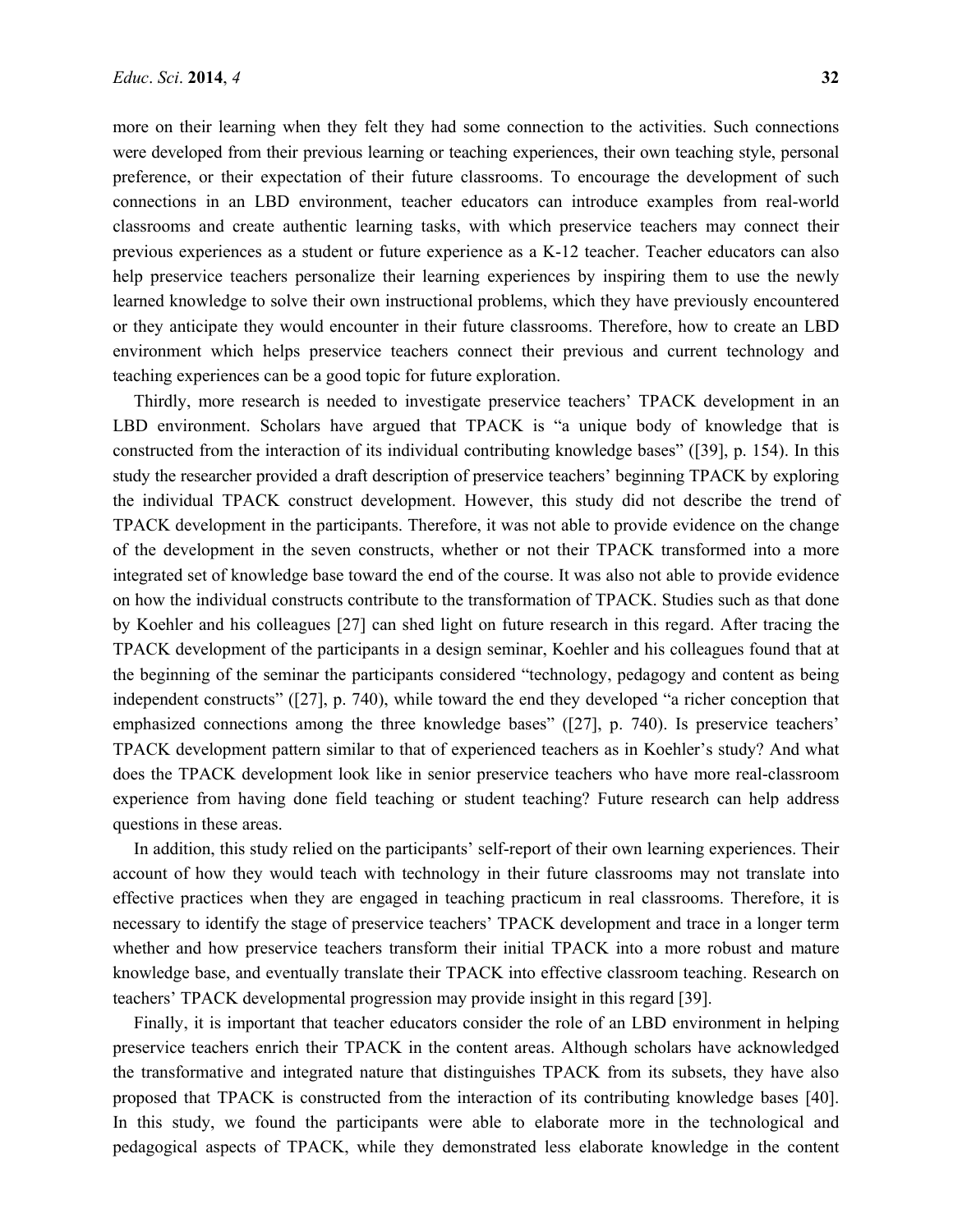areas. The target course of this study was essentially about teaching, in particular, how to teach with technology. Content knowledge was taught in the context of various instructional events. In other words, it was intertwined with both technology knowledge and pedagogical knowledge. Although this was the purpose of the course, the teaching of content knowledge was not as explicit as it was in a subject matter course. As a result, it was not surprising that the participants had little reflection on the content intersections, while they reflected a lot on both the technological and pedagogical components.

However, the role of an LBD environment in enhancing the C component in TPACK remains unresolved. Can we assume that learners' knowledge in the content intersections will automatically contribute to the formation of TPACK? If not, what strategies should be used to enhance learners' knowledge in this regard? Or will the content subsets coevolve when a preservice teacher's TPACK forms? Discussion of these questions may also lead to reflection on the TPACK framework. Koehler and Mishra acknowledged that some intersections of TPACK received less attention than others did [41]. As they stated, "in some ways, TCK is the most neglected aspect of the various intersections in the TPCK framework" (p. 16). Is TCK neglected because it is less clearly defined than other intersections? Or is it neglected because it is difficult to teach by nature? Can the neglect affect the overall TPACK construction? Clarifying these questions may help enhance the usability of this framework and provide more insight into teachers' TPACK development.

#### **Acknowledgments**

The author would like to thank Professor Jing Lei for her valuable suggestions on revising this paper, Laurene Johnson, and Leigh M. Tolley for designing the reflection questions, and Yan Suo for her help in coding the reflective journals.

#### **Conflicts of Interest**

The author declares no conflict of interest.

#### **References**

- 1. Schön, D.A. *The Reflective Practitioner: How Professionals Think in Action*; Basic Books: New York, NY, USA, 1983.
- 2. Mishra, P.; Koehler, M.J. Technological pedagogical content knowledge: A framework for teacher knowledge. *Teach*. *Coll*. *Rec*. **2006**, *108*, 1017–1054.
- 3. Spalding, E.; Wilson, A. Demystifying reflection: A study of pedagogical strategies that encourage reflective journal writing. *Teach*. *Coll*. *Rec*. **2002**, *104*, 1393–1421.
- 4. Sutherland, L.; Howard, S.; Markauskaite, L. Professional identity creation: Examining the development of beginning preservice teachers' understanding of their work as teachers. *Teach*. *Teach*. *Educ*. **2010**, *26*, 455–465.
- 5. Shoffner, M. Personal attitudes and technology: Implications for preservice teacher reflective practice. *Teach*. *Educ*. *Quart*. **2009**, *36*, 143–161.
- 6. Shoffner, M. The place of the personal: Exploring the affective domain through reflection in teacher preparation. *Teach*. *Teach*. *Educ*. **2009**, *24*, 783–789.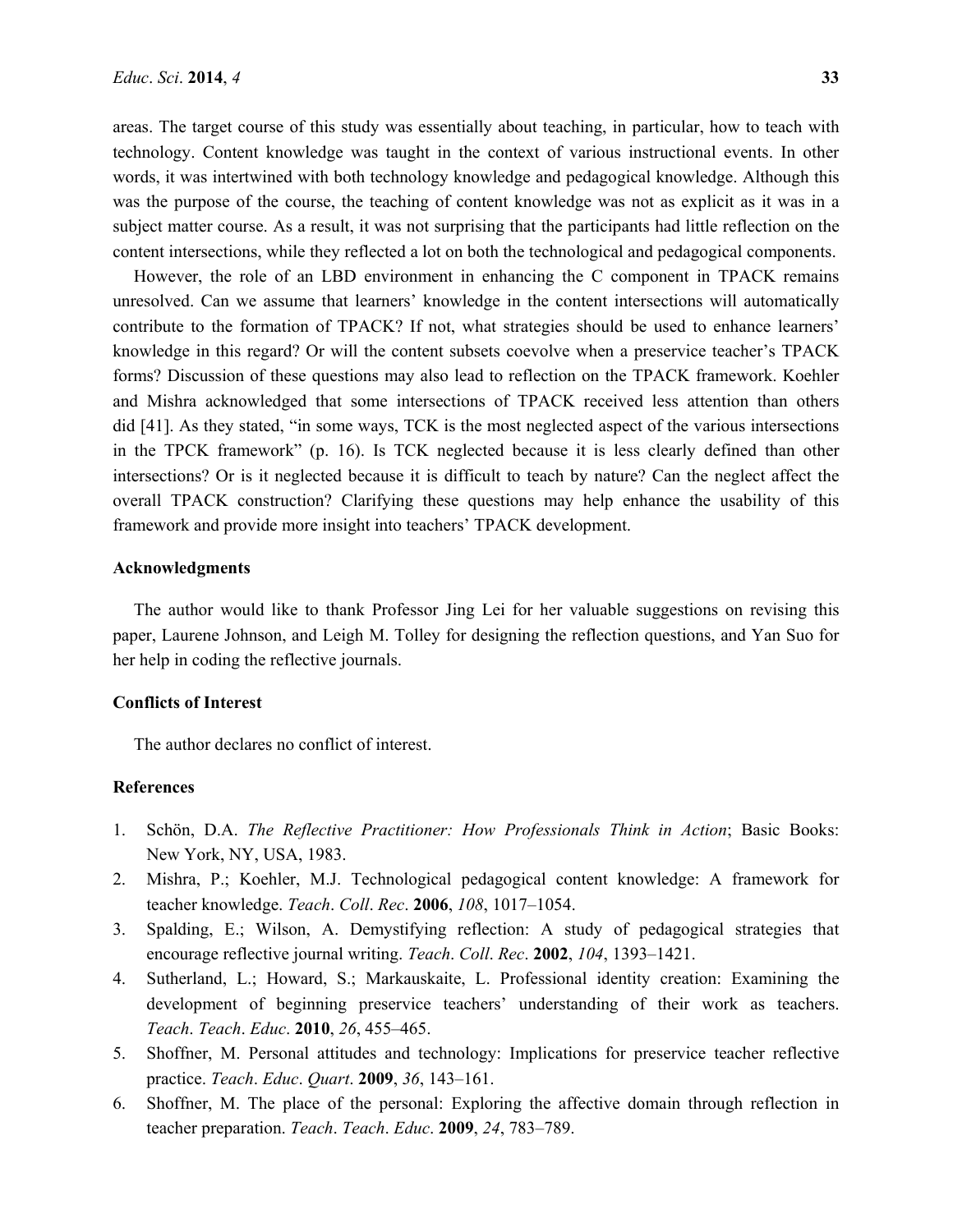- 7. Koehler, M.J.; Mishra, P. Teachers learning technology by design. *J*. *Comput*. *Teach*. *Educ*. **2005**, *21*, 94–102.
- 8. Koehler, M.J.; Mishra, P. What happens when teachers design educational technology? The development of technological pedagogical content knowledge. *J*. *Educ*. *Comput*. *Res*. **2005**, *32*, 131–152.
- 9. Hatton, N.; Smith, D. Reflection in teacher education: Towards definition and implementation. *Teach*. *Teach*. *Educ*. **1995**, *11*, 33–49.
- 10. Dewey, J. *How We Think: A Restatement of the Relation of Reflective Thinking to the Educative Process*; D.C. Heath and Company: Lexington, MA, USA, 1933.
- 11. Dieker, L.A.; Monda-Amaya, L.E. Reflective teaching: A process for analyzing journals of preservice educators. *Teach*. *Educ*. *Spec*. *Educ*. **1995**, *18*, 240–252.
- 12. Francis, D. The reflective journal: A window to preservice teachers' practical knowledge. *Teach*. *Teach*. *Educ*. **1995**, *11*, 229–241.
- 13. Canning, C. What teachers say about reflection. *Educ*. *Leadersh*. **1991**, *48*, 18–21.
- 14. Dewey, J. *Experience and Education*, 60th ed.; Kappa Delta Pi: West Lafayette, IN, USA, 1998.
- 15. Griffiths, M.; Tann, S. Using reflective practice to link personal and public theory. *J*. *Educ*. *Teaching*. **1992**, *18*, 69–84.
- 16. Sparks-Langer, G.M.; Colton, A.B. Synthesis of research on teachers' reflective thinking. *Educ*. *Leadersh*. **1991**, *48*, 37–44.
- 17. Handal, G.; Lauvas, P. *Promoting Reflective Teaching: Supervision in Action*; Open University Press: Milton Keynes, UK, 1987.
- 18. Schön, D. *Educating the Reflective Practitioner*; Jossey-Bass: San Francisco, CA, USA, 1987.
- 19. Ovens, A.; Tinning, R. Reflection as situated practice: A memory-work study of lived experience in teacher education. *Teach*. *Teach*. *Educ*. **2009**, *25*, 1125–1131.
- 20. Han, S.; Bhattacharya, K. Constructionism, Learning by Design, and Project Based Learning. In *Emerging Perspectives on Learning*, *Teaching*, *and Technology*; Orey, M., Ed.; 2001. Available online: http://projects.coe.uga.edu/epltt/ (accessed on 9 July 2009).
- 21. Kolodner, J.L.; Camp, P.J.; Crismond, D.; Fasse, B.; Gray, J.; Holbrook, J.; Puntambekar, S.; Ryan, M. Problem-based learning meets case-based reasoning in the middle-school science classroom: Putting Learning by Design<sup>TM</sup> into practice. *J. Learn. Sci.* **2003**, 12, 495–547.
- 22. Kolodner, J.L. Educational implications of analogy: A view from case-based reasoning. *Am*. *Psychol*. **1997**, *52*, 57–66.
- 23. Lu, L.; Johnson, L.; Tolley, L.M.; Gillard-Cook, T.; Lei, J. Learning by Design: TPACK in Action. In *Research Highlights in Technology and Teacher Education 2011*; Maddux, C.D., Gibson, D., Dodge, B., Koehler, M., Mishra, P., Owens, C., Eds.; Society for Information Technology & Teacher Education: Chesapeake, VA, USA, 2011; pp. 47–54.
- 24. Lu, L.; Lei, J. Using Live Dual Modeling to help preservice teachers develop TPACK. *J. Dig. Learn. Teach. Educ.* **2012**, *29*, 14–22.
- 25. Berelson, B. *Content Analysis in Communication Research*; Hafner Publishing Company: New York, NY, USA, 1971.
- 26. Schwandt, T.A. *The SAGE Dictionary of Qualitative Inquiry*, 3rd ed.; Sage Publications: Los Angeles, CA, USA, 2007.